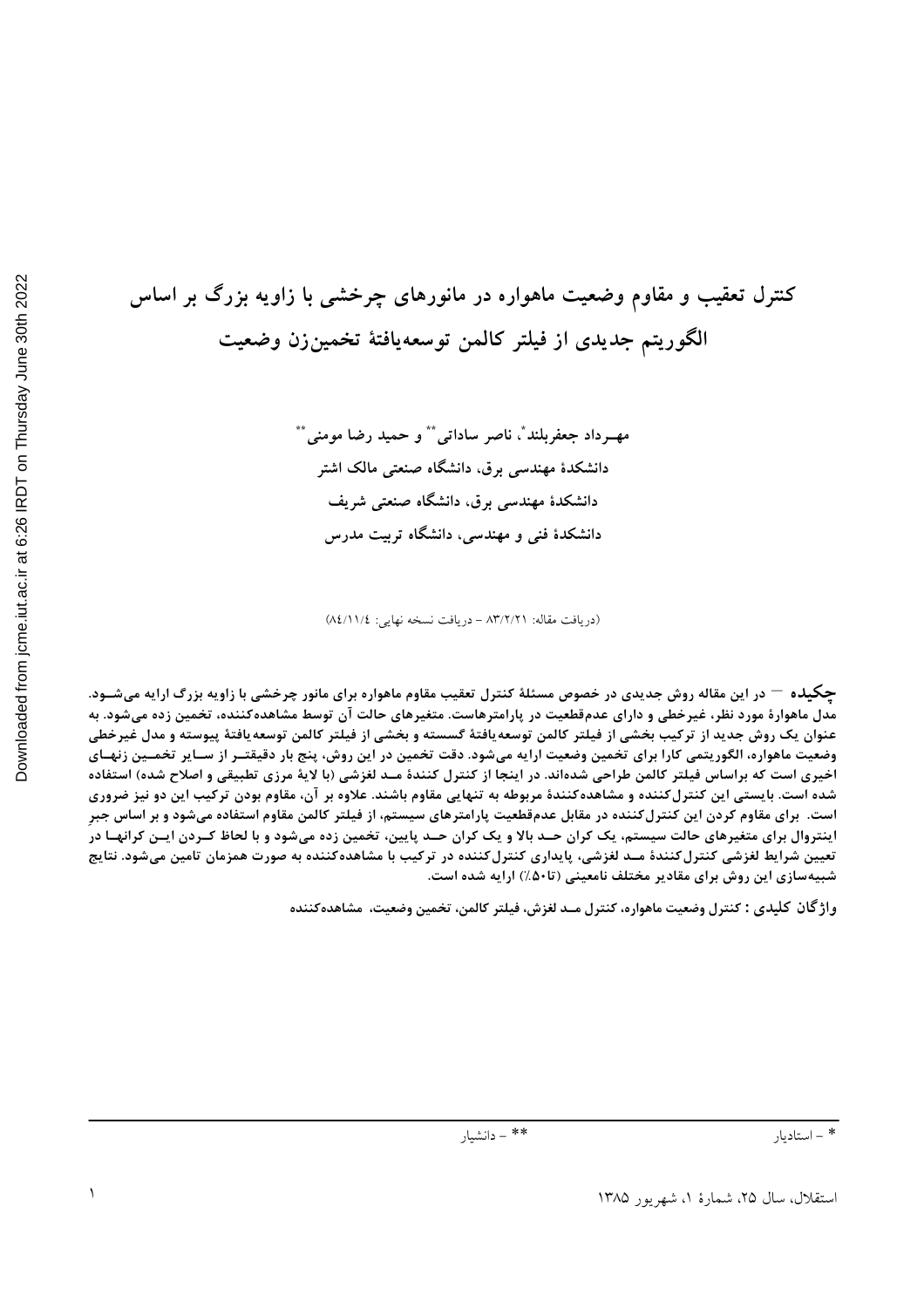### **Robust Tracking Control of Satellite Attitude Using New EKF for Large Rotational Maneuvers**

**M. Jafarboland, N. Sadati, and H. R. Momeni** 

Departments of Electrical Engineering, Malek-e-Ashtar University of Technology Departments of Electrical Engineering, Sharif University Technology Departments of Electrical Engineering, Tarbiat Modares University

**Abstract:** *Control of a class of uncertain nonlinear systems, which estimates unavailable state variables, is considered. A new approach for robust tracking control problem of satellite for large rotational maneuvers is presented in this paper. The features of this approach include a strong algorithm to estimate attitude, based on discrete extended Kalman filter combined with a continuous extended Kalman filter and attitude nonlinear model, and a robust controller based on sliding-mode with perturbation estimation. Estimation accuracy in this method is five times higher than other recent approaches based on Kalman filter. We have used sliding-mode controller in this paper. Not only the controller and the corresponding observer but also their composition must be robust. To make this controller robust against the uncertainty of parameters, the robust Kalman filter is used. Based on interval algebra, an upper bound and a lower bound are estimated for state variables of the system and considering these bounds in indicating the sliding conditions, stability of the controller in combination with the observer will be satisfied simultaneously. The simulation results show the capability of this method in spite of different uncertainty levels (up to %50).* 

**Keywords:** *Attitude control, Sliding mode control, Kalman filter, Attitude estimation, Observer*

ماهوارهها ترجیح میدهند علیرغم بهرهگیری از آن، به منظور تعیین وضعیت خودشان به سیستم مستقلبی نیــز مجهــز باشــند برای نمونه در[۳] بر اساس اطلاعیات یک حسگر خورشید تک محوره و یک حسگر مگنتمتر سه محوره وضعیت ماهواره تخمین زده می شود و یــا در [٤] عــلاوه بــر حــسگرهای ذکــر شده، دوربین ستاره نیز وجود دارد. در مـاهوارههـای مـذکور آرایشهای مختلفی از حسگرهای گونـاگون وجـود دارد کـه وضعیت ماهواره بر اساس اطلاعات آنها تخمین زده می شـود. در [0] با استفاده از فیلتر کالمن توسعه یافتـه روشــی بــه نــام حداقل مدل خطا<sup>۲</sup> ارایه شده است و در [٦] روشی بنام حداقل يارامتر براساس حسگرهاي فوق الذكر لحاظ شده است.

در زمينهٔ تخمـين وضـعيت در ايـران نيـز كارهـايي انجـام گرفته است [۷ و ۸] و مـى تـوان از نظـر دقـت تخمـين آنهـا را مقایسه کرد در هر دو مقاله زوایای وضعیت را بـا فیلتـر کـالمن توسعه يافتهٔ استاندارد تخمـين زدهانــد و بــه ترتيــب بــه دقتــي معادل ۱ و ۱/۱٤٦ درجه دست یافتهاند. مقاله حاضر دارای دقتی معادل ۰/۲ درجه است، در مقــام مقایــسه نتــایج، در ایــن مقالــه

ل، سال ۲۵، شمارهٔ ۱، شهریور ۱۳۸۵ استقلال استقلال استقلال استقلال استقلال استقلال استقلال استقلال استقلال استقلال استقلال استقلال استقلال استقلال

.<br>1 *–* مقدمه

جهان امروز بخش عمدهای از خدمات و فنـاوری خـود را مرهون ماهوارههـاي تجـاري، مخـابراتي، نظـامي و يژوهــشي است. به منظور ارايه اين خدمات، بايستى مـاهواره وضعيــت خود را بـرروي مـدار تثبيـت كنـد و علـى رغـم اغتـشاشهاي خارجي و نـامعيني در پارامترهـايش، سـمتگيــري دقيقــي را داشته باشد در یارهای از موارد ماهوارههـا بـرای مأموریتهـای خــاص بــه مانورهــاي بــزرگ نيــاز دارنــد. بــراي ايــن منظــور ماهوارهها نیازمند کنترل کنندههـای مقــاومی|نــد کــه دینامیــک غیر خطی چند ورودی چند خروجی همـراه بـا نــامعینی را بــا دقت كافي، كنترل كنند [۱].

دقت كنترل كنندهها به دقت تخمين مشاهده كننده وابــسته اســت. لذا مسئلهٔ دیگر، طراحی مشاهدهکنندهای است کـه بتوانــد وضــعیت ماهواره را با دقت كافي از مشاهدات آلوده به نويز به دست آورد.

بيا وجبودي كيه سيستم موقعيت جهياني لسراي تعيين وضعیت در اختیار ماهوارههـا اسـت [۲] امــًا بــرای افــزایش اطمینان و همچنین به دلیل انحصاری بودن این سیستم، تمامی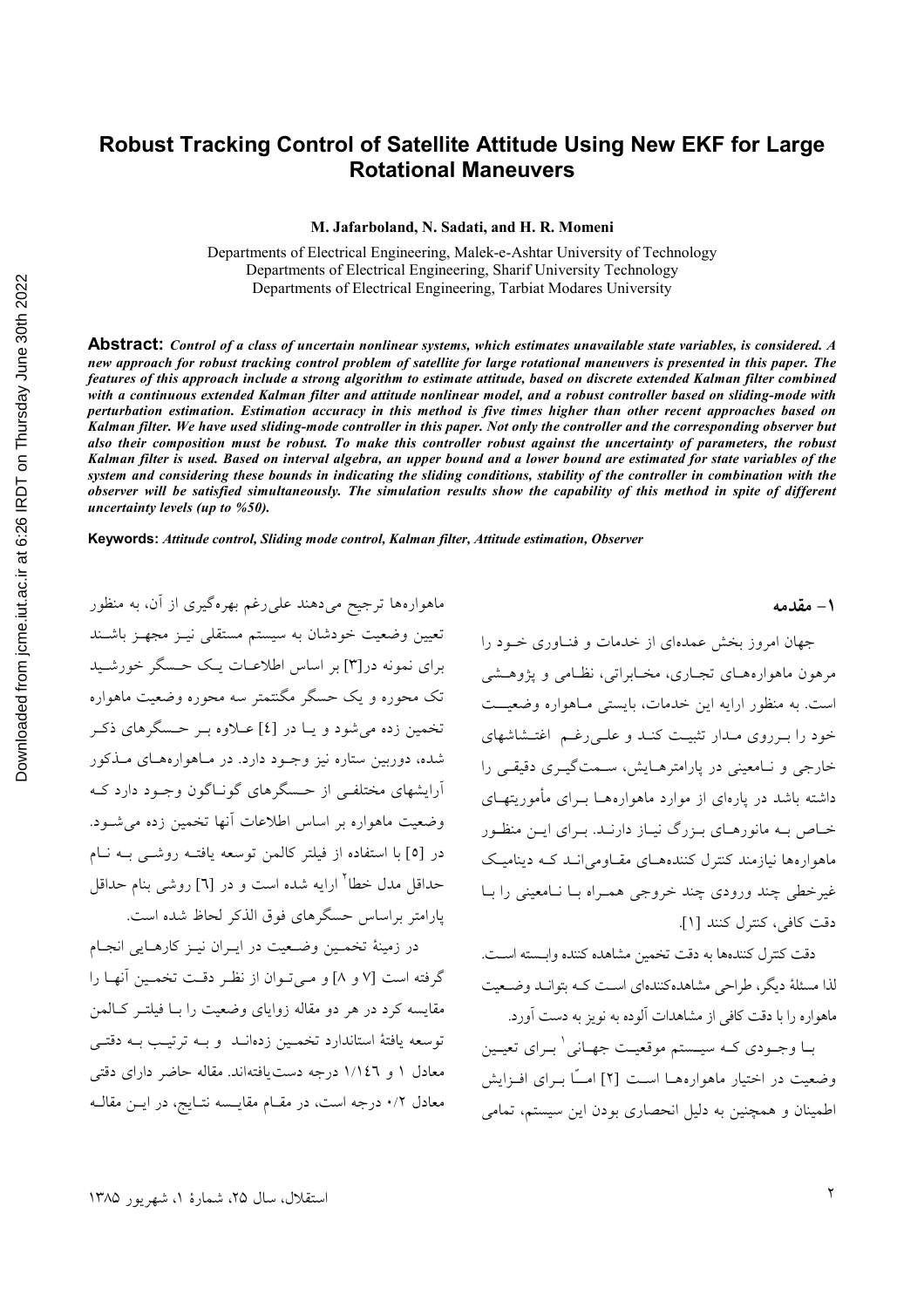

 $\mathbf b$  شکل ۱– چرخش های ماهواره از دستگاه  $\mathbf a$  به دستگاه

دقت تخمین پـنج برابـر افـزایش یافتـه اسـت. روش [۷] فاقــد سیستم کنترل است و در [۸] روشی برای مدل خطـی براسـاس  $^{\mathfrak{t}}$ کنترل کنندهٔ  ${\rm LQG}^{\mathfrak{r}}$  ارایه شده است. همان گونه که جان دویــل در [۹] اثبات کرد، در روش LQG علىرغم اينکه کنتـرل کننـده و مشاهدهکننـده هـر کـدام بـه تنهـايي بهينـه و مقـاوم طراحـي می شوند اما ترکیب آنها می تواند نه بهینه باشـد و نــه مقــاوم و .<br>فقط به شرطی که قطبهای دو سیستم به اندازهٔ کافی از هــم دور باشند ضمن پایدار بودن به کنترل بهینه نزدیک است. در جهت بهبود این وضعیت برای سیـستمهای خطـی روش LQG/LTR° ييشنهاد شد [١٠ و ١١ ].

در این مقاله ساختاری جدیدی از ترکیب کنترل کنندهٔ مـقاوم مــد لغزشـي با لايهٔ مرزی تطبیقی (که قانون کنترل آن اصلاح شده) [۱۲] و مشاهدهکنندهٔ کالمن توسعه یافته که در این مقاله مطرح میشود ارایه شده است. مشاهدهکنندهٔ کالمن پیشنهادی نیز خود با ساختاری جدید از ترکیب فیلتر کالمن توسعه يافتة پيوستة مـقاوم، فيلتر كالمن توسعه يافتة گسستة مـقاوم و مدل پيوستهٔ وضعيت بـه وجـود آمـده اسـت. ايـن مشاهده کننده برای تخمین وضعیت از مشاهدات آلـوده بـه نویز حسگر مگنتومتر و حسگر خورشید اسـتفاده مـیکنــد و دقـّت تخمین زوایای وضعیت را به ۰/۲ درجه میرساند، از طريــق تركيـب أن بــا كنتــرلكننــدة مـــقاوم مـــد لغزشــي

فوق الذكر، براي مسئلة تعقيب، دقت تعقيب نيز نزديك بـه ۰/۲ درجه است.

#### ٢- ياداوري

# ۲–۱– تعیین وضعیــت بدنهٔ ماهواره برروی مدار دایرهای برای این منظور دو دستگاه مختصات زیر تعریف می شوند : دستگاه مدار (a) : دستگاه مختصاتی اسـت کـه در موقعیـت ماهواره، برروی مدار قرار میگیرد. محورهای آن عبارتاند از: a<sub>1</sub> ـ از مرکز زمین به سمت مرکز جرم ماهواره، a<sub>2</sub> ـ مماس بـر مدار در جهت حرکت ماهواره و a<sub>3 –</sub> عمود برصفحه مدار

دستگاه بدنهٔ (b): دستگاه مختصاتی است که بر محورهـای اصلي بدنهٔ مـاهواره منطبـق اسـت و محورهـاي أن بـه ترتيـب  $[1\ell_2 \setminus \mathbb{M}]$  او b<sub>2</sub> ,b<sub>1</sub>

در حالت مطلوب محورهای دو دستگاه فوق نظیر بـه نظیـر برهم منطبـقانـد. بـراي تعيـين انحـراف چـرخش مـاهواره از وضعیت مطلوب می توان از سه زاویهٔ ψ1 (سمت)،  $\psi_2$  (غلـتش) و 43 (اوج) استفاده كرد. مطابق شكل (١) بـه ترتيـب، ايـن چرخشها در سه مرحله صورت مى پـذيرد ابتـدا چـرخش «V  $\psi_2$  حول محور  $b_3$ ، سپس چرخش  $\psi_2$  حول موقعیت جدیـد محـور و نهايتاً چرخش  $\psi_1$  حول محور جديد  $b_1$  است.  $b_2$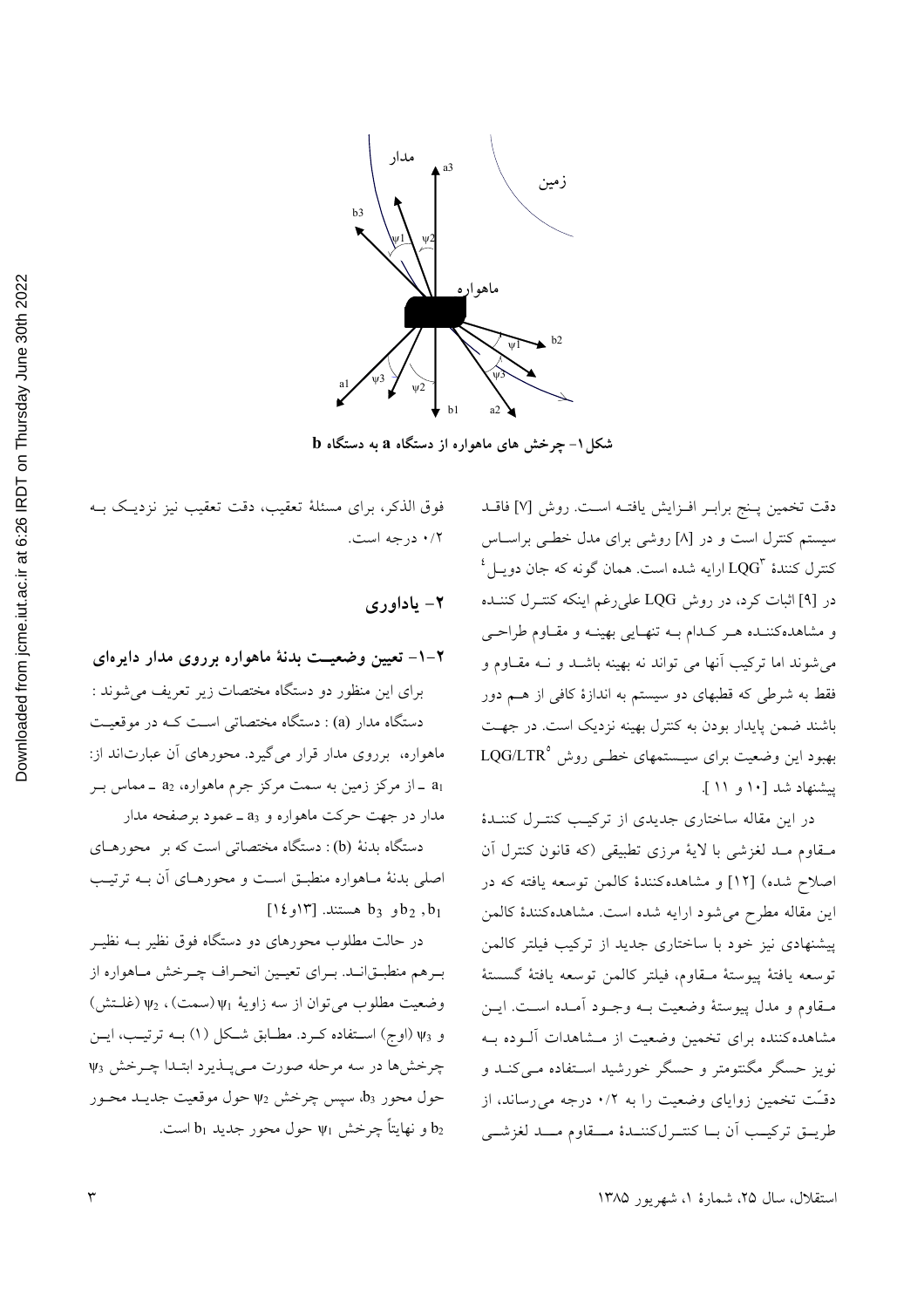$\widetilde{\omega}_i = 0$ و  $\widetilde{\omega}_i = \omega_i - \omega_d$  برای (  $\widetilde{\nu}_i = \nu_i - \nu_d$ ) تعریف می شوند. در شرایط عـادی مقـادیر مطلـوب زوایـای وضـعیت، صفرند ولي حين مانور، مي توانند مقدارمطلوب ديگري باشـند، بردار ورودی <u>u</u> شامل سه گشتاور کنترل در راسـتای محورهـای بدنه است.

۲-۳- مدل حسگر ها در اینجا از یک حسگر مغناطیسی مگنتومتر و یـک حـسگر خورشید استفاده شده است.  $\underline{\mathrm{B}}^{\mathrm{b}}$  بردار میدان مغناطیسمی زمـین است که مطابق معادلـه (۲) در دسـتگاه بدنــه توسـط مگنتــومتر اندازهگیری شده است [۱۵].

$$
\underline{B}^{b} = R^{ab} \underline{B}^{a} + [\eta_{1(t)} \eta_{2(t)} \eta_{3(t)}]^{T}
$$
  
\n
$$
R^{ab} = \begin{bmatrix} C\psi_{3} C\psi_{2} \\ -S\psi_{3} C\psi_{1} + C\psi_{3} S\psi_{2} S\psi_{1} \\ S\psi_{3} S\psi_{1} + C\psi_{3} S\psi_{2} C\psi_{1} \\ S\psi_{3} C\psi_{2} & -S\psi_{2} \\ C\psi_{3} C\psi_{1} + S\psi_{1} S\psi_{2} S\psi_{3} & C\psi_{2} S\psi_{1} \\ -C\psi_{3} S\psi_{1} + S\psi_{3} S\psi_{2} C\psi_{1} & C\psi_{2} C\psi_{1} \end{bmatrix}
$$
  
\n(7)

در اینجا میدار میدان مغناطیسی زمین در دستگاه مـدار است و R<sup>ab</sup> ، ماتریس انتقال از دستگاه مدار بــه دســتگاه بدنــه است.

مقدار اندازهگیری شدهٔ  $\underline{\mathrm{B}}^{\mathrm{b}}$  دارای نویز سفید گوسی بــدون همبستگی با میانگین صفر و واریاس  $\delta^{\intercal}$  است که بــرای ســه C مشخص شدهانـد. n3(t), n2(t), n1(t) می استخص معرف cos و S معرف sin است.

اگر حسگر خورشید دو محـوره بـه گونـهای بـرروی بدنـهٔ ماهواره نـصب شـود کـه محـور نرمـال آن در جهـت حرکـت  $\rm b_{3}$  ,  $\rm b_{1}$  ماهواره باشد و دو محور  $\rm X$  ,  $\rm Y$  آن در جهت محورهـای دستگاه بدنه قرار گیرد آن گاه با دو اندازهگیـری راسـتای بــردار پرتو خورشید نسبت به دستگاه بدنــه مــشخص مــیشــود و بــا معلـوم بـودن راسـتاي پرتـو خورشـيد در دسـتگاه مـدار بـراي اختلاف زوایای Δα و Δβ بـر حـسب زوایـای وضـعیت بـا

$$
\underline{Y}(t) = \underline{h}(\underline{x}(t))
$$
\n
$$
\underline{f}(x) = \begin{bmatrix}\n\omega_1 + (\omega_2 \sin(\psi_1) + \omega_3 \cos(\psi_1)) \tan(\psi_2) \\
\omega_2 \cos(\psi_1) - \omega_3 \sin(\psi_1) \\
((\omega_2 \sin(\psi_1) + \omega_3 \cos(\psi_1))/\cos(\psi_2)) - \Omega \\
(I_3 - I_2)(\omega_3 \omega_2 - 3\Omega^2 z_3 z_2)/I_1 \\
(I_1 - I_3)(\omega_1 \omega_3 - 3\Omega^2 z_1 z_3)/I_2 \\
(I_2 - I_1)(\omega_1 \omega_2 - 3\Omega^2 z_1 z_2)/I_3\n\end{bmatrix}
$$
\n
$$
\cdot \underline{T}_d(t) = \begin{bmatrix}\n0 \\
0 \\
\omega \\
T_{d1}(t)/I_1 \\
T_{d2}(t)/I_2 \\
T_{d3}(t)/I_3\n\end{bmatrix}
$$
\n
$$
(y - 1)
$$

$$
\begin{bmatrix} z_1 \ z_2 \ z_3 \end{bmatrix} = \begin{bmatrix} \cos(\psi_3) \cos(\psi_2) \\ \cos(\psi_3) \sin(\psi_2) \sin(\psi_1) - \sin(\psi_3) \cos(\psi_1) \\ \cos(\psi_3) \sin(\psi_2) \cos(\psi_1) + \sin(\psi_3) \sin(\psi_1) \end{bmatrix}
$$
  

$$
; g(x) = \begin{bmatrix} \frac{0}{1} \\ \frac{1}{1} \end{bmatrix}
$$
 (7-1)

در اینجا سرعت زاویـهای بدنـهٔ مـاهواره، حـول محورهـای دستگاه بدنــه بــه ترتيــب بــا  $\omega_2$ ،  $\omega_1$  و  $\omega_2$  مــشخص شــدهانــد. ماتریس ممان اینرسبی بهصورت قطری است و با نماد I  $I_3$  مشخص میشود که مولفههای قطر آن به تـر تیـب  $I_1$ ،  $I_2$  و هستند.  $\Omega$  و  $\underline{T}_d$  بهترتیب، سرعت زاویهای ماهواره برروی مــدار و بردار اغتشاش خارجی هستند و x بردار متغیر حالـت اسـت. زوایای ۷۱<sub>۱</sub> ، ۷<sub>۷</sub> و ۷<sub>۶</sub> مولفههای بردار خروجی <u>Y</u> هستند و بایستی برابر با مقدار مطلوب  $\underline{Y}_d$  حفـظ شــوند و خطـای آن از معادله  $\widetilde{\underline{Y}}_d = \underline{Y} - \underline{Y}_d$  مــــثــخص مـــی شـــود و بــه طــور مـــثـابه خطـاي زوايــاي وضعيـــت و ســرعت زاويــهاي بــه صــورت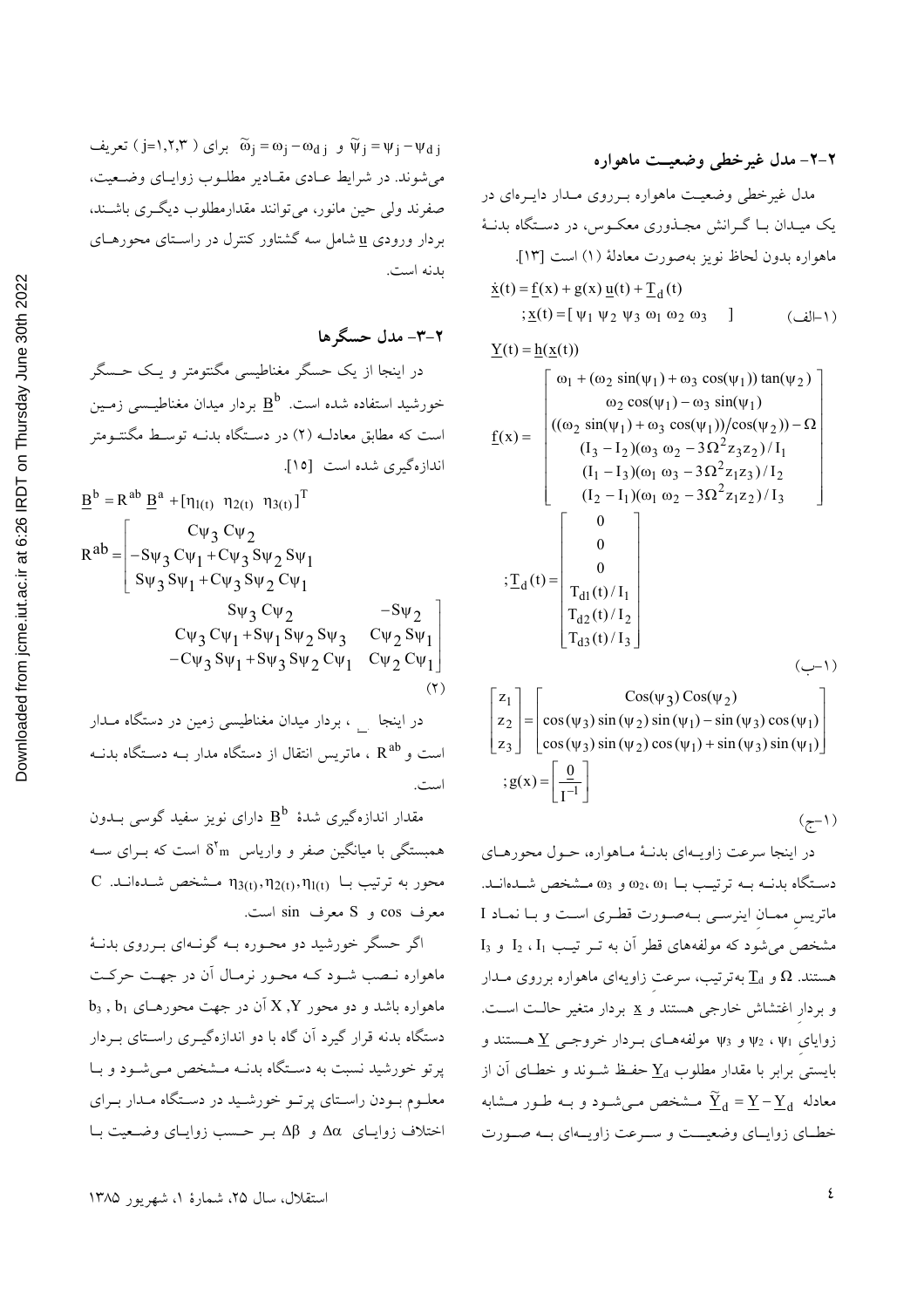

شکل۲-نمودار جعبهای سیستم حلقه بستهٔ کنترل وضعیت برای تعقیب مسیر مطلوب

$$
\underline{X} = [\mu_1 = \psi_1; \ \mu_2 = \dot{\psi}_1
$$
\n
$$
\vdots \ \mu_3 = \psi_3; \ \mu_4 = \dot{\psi}_2; \ \mu_5 = \psi_3; \ \mu_6 = \dot{\psi}_3 ]
$$
\n
$$
\therefore \ \mu_3 = \psi_3; \ \mu_1 = \dot{\psi}_2; \ \mu_5 = \psi_3; \ \mu_6 = \dot{\psi}_3 ]
$$
\n
$$
\therefore \ \mathbf{L} \ \mathbf{L} \ \mathbf{L} \ \mathbf{L} \ \mathbf{L} \ \mathbf{L} \ \mathbf{L} \ \mathbf{L} \ \mathbf{L} \ \mathbf{L} \ \mathbf{L} \ \mathbf{L} \ \mathbf{L} \ \mathbf{L} \ \mathbf{L} \ \mathbf{L} \ \mathbf{L} \ \mathbf{L} \ \mathbf{L} \ \mathbf{L} \ \mathbf{L} \ \mathbf{L} \ \mathbf{L} \ \mathbf{L} \ \mathbf{L} \ \mathbf{L} \ \mathbf{L} \ \mathbf{L} \ \mathbf{L} \ \mathbf{L} \ \mathbf{L} \ \mathbf{L} \ \mathbf{L} \ \mathbf{L} \ \mathbf{L} \ \mathbf{L} \ \mathbf{L} \ \mathbf{L} \ \mathbf{L} \ \mathbf{L} \ \mathbf{L} \ \mathbf{L} \ \mathbf{L} \ \mathbf{L} \ \mathbf{L} \ \mathbf{L} \ \mathbf{L} \ \mathbf{L} \ \mathbf{L} \ \mathbf{L} \ \mathbf{L} \ \mathbf{L} \ \mathbf{L} \ \mathbf{L} \ \mathbf{L} \ \mathbf{L} \ \mathbf{L} \ \mathbf{L} \ \mathbf{L} \ \mathbf{L} \ \mathbf{L} \ \mathbf{L} \ \mathbf{L} \ \mathbf{L} \ \mathbf{L} \ \mathbf{L} \ \mathbf{L} \ \mathbf{L} \ \mathbf{L} \ \mathbf{L} \ \mathbf{L} \ \mathbf{L} \ \mathbf{L} \ \mathbf{L} \ \mathbf{L} \ \mathbf{L} \ \mathbf{L} \ \mathbf{L} \ \mathbf{L} \ \mathbf{L} \ \mathbf{L} \ \mathbf{L} \ \mathbf{L} \ \mathbf{L} \ \mathbf{L} \ \mathbf{
$$

$$
\begin{aligned}\n\dot{\underline{X}}_1 &= \underline{X}_2; & \underline{X}_1 &= \underline{Y} = [\psi_1 \ \ \psi_2 \ \ \psi_3]^T \\
\underline{X}_2 &= \underline{f} + \underline{b} \ \underline{u}; & \underline{f} = [\underline{f}_1 \ \ \underline{f}_2 \ \ \underline{f}_3]^T \\
\underline{u} &= [\underline{u}_1 \ \underline{u}_2 \ \underline{u}_3]; & \underline{b} = \hat{b} + \Delta \underline{b}\n\end{aligned}
$$

 $(0 - 16)$ 

$$
b = \begin{bmatrix} \frac{1}{I_1} & \frac{\sin \mu_1 Tg(\psi_2)}{I_2} & \frac{\sin(\psi_2)}{I_3} \\ 0 & \frac{\cos(\psi_1)}{I_2} & \frac{-\sin(\psi_1)}{I_3} \\ 0 & \frac{\sin(\psi_1)}{I_2 \cos(\psi_2)} & \frac{\cos(\psi_1)}{I_3 \cos(\psi_2)} \end{bmatrix}
$$

 $f_1 = \dot{\omega}_{1f} + (\dot{\omega}_{2f} \sin \mu_1 + \omega_2 \mu_2 \cos \mu_1 + \dot{\omega}_{3f} \cos \mu_3$  $-\omega_{3f}$   $\mu_4 \sin \mu_3$ ) tg $\mu_3 + (\omega_2 \sin \mu_1 + \omega_3 \cos \mu_3) \mu_4 (1 + \text{tg}^2 \mu_3)$  $f_2 = \dot{\omega}_{2f} \cos \mu_1 - \omega_2 \mu_2 \sin \mu_1 - \dot{\omega}_{3f} \sin \mu_1 - \omega_3 \mu_2 \cos \mu_1$  $f_3 = [(\dot{\omega}_{2f} \sin \mu_1 + \omega_2 \mu_2 \cos \mu_1 + \dot{\omega}_{3f} \cos \mu_1$  $-\omega_3 \mu_2 \sin \mu_1 \cos \mu_3 + \mu_4 \sin \mu_3 (\omega_2 \sin \mu_1 + \omega_3 \cos \mu_1)/\cos^2 \mu_2$  $\dot{\omega}_{1f} = (I_2 - I_3) (\omega_2 \omega_3 - 3 \Omega^2 y z) + Tc_1 / I_1$  $\dot{\omega}_{2f} = (I_3 - I_1) (\omega_1 \omega_3 - 3 \Omega^2 z x) + Tc_2/I_2$  $\dot{\omega}_{3f} = (I_1 - I_2) (\omega_1 \omega_2 - 3 \Omega^2 x y) + Tc_3/I_3$  $(\cup - \circ)$  احتساب نویز، معادله (۳) به دست می آید. در صورت استفاده از حسگر تـک محـورهٔ خورشـید یکـی از روابـط موجـود در در اختیار است [A]. n<sub>4</sub>(t) و n<sub>4</sub>(t) نویز حسگر (x٤-A خورشید هستند که مشخصاتی مشابه مگنتومتر دارنـد. در اینجـا واریانس اّنها را با  $\delta_{\rm s}^2$  مشخصی میکنیم.  $(T-|t$ لف)  $\cos(\Delta \alpha + \eta_{4(t)}) = \cos(\psi_2) \cos(\psi_3)$  $cos(\Delta\beta + \eta_{5(t)}) = cos(\psi_2) cos(\psi_1)$  $(-r)$ 

-1 – ساختار کنترل کنندهٔ مـدلغزشی  
\n-1 – ساختار کننده مطابق[17] است که براساس مـد لغزشی طراحی  
\nشده است در اینجا بعضی روابط ضروری ارایه مـیشـوند.  
\معادات مندرج در (1) از طریق پسخور خطی سازی ورودی–  
\خروجی، مطابق (2) به به شکل کانونیکال فاز تبدیل میشوند.  
\nX(t) = f (X, t) + b(X)u(t)  
\n  
\n
$$
f_j(X, t) = L_f^{\Gamma_j}h_j(X), (j = 1, 2, 3)
$$
  
\n  
\n; b<sub>j,k</sub>(X) = L<sub>g\_j</sub>L\_f^{\Gamma\_j-1}h\_j(X), (j, k = 1, 2, 3)

استقلال، سال ۲۵، شمارهٔ ۱، شهریور ۱۳۸۵

 $\lambda$   $\rightarrow$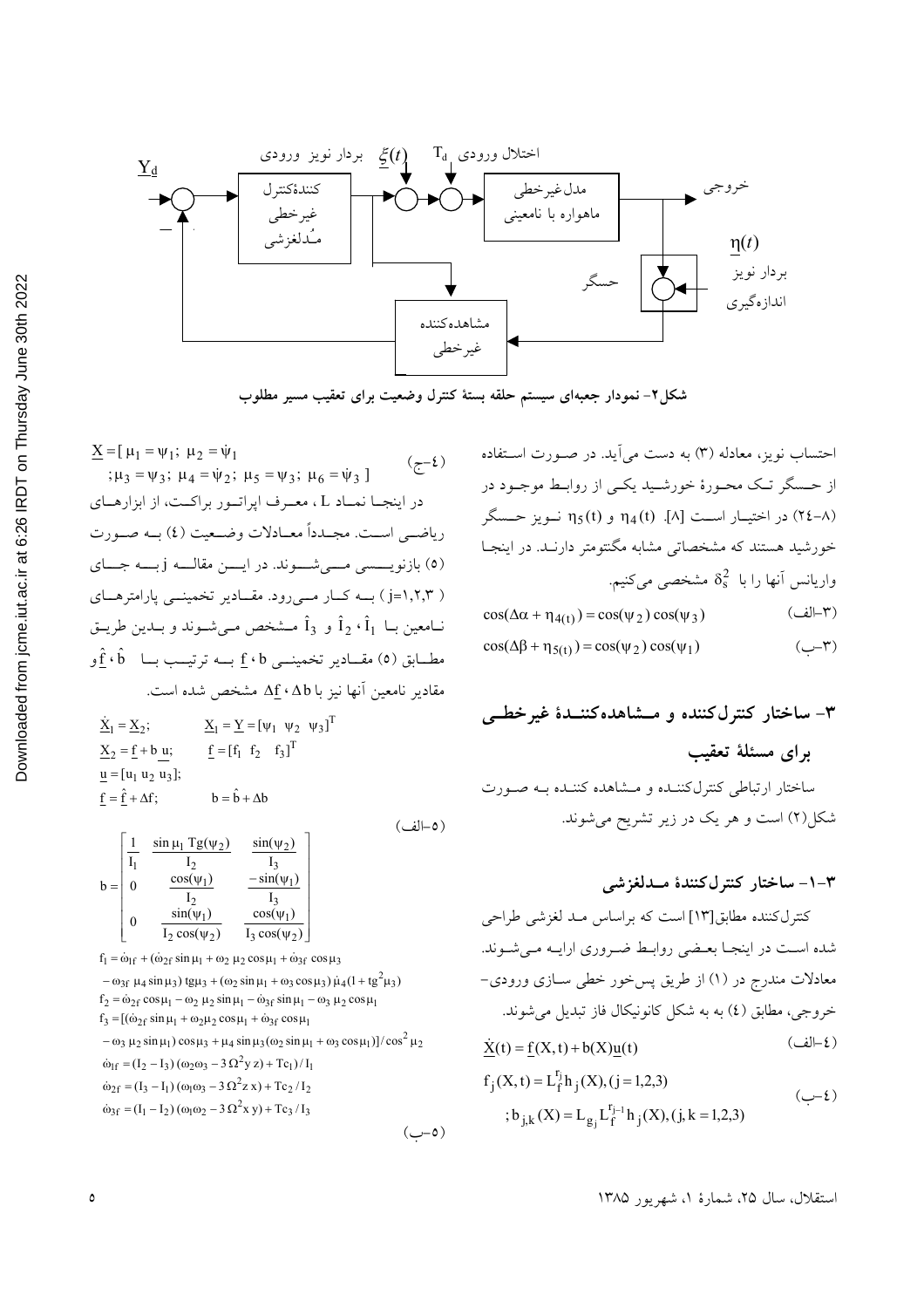سه سطح لغزشمي متغيـر بـا زمـان بــه صـورت ( y=١,٢,٣) بردار قــانون كنتــرل بــه صــورت S<sub>i</sub> = (D +  $\lambda$ <sub>i</sub>)<sup>2</sup>  $\int_0^t \widetilde{x}(r) dr$  $u = (\hat{b})^{-1}$  (  $\hat{u} - PS - \overline{K}$  Sat $(S/\varphi)$ ) P = diag(P<sub>1</sub> P<sub>2</sub> P<sub>3</sub>) مساتريس ثابت بسا عناصب مثبت، بردار  $\S = [S_1 \ S_2 \ S_3]$  بردار لايهٔ مرزي و  $S = [S_1 \ S_2 \ S_3]$  بردار  $\varphi = [\varphi_1 \ \varphi_2 \ \varphi_3]^T$ برحسب يارامترهــاي  $K_1, K_2, K_3$  تعريــف مــي شــوند، پارامترهـــــای  $P_3, P_2, P_1, \lambda_3, \lambda_2, \lambda_1, k_3, k_2, k_1$ از طراحــــــی كنترل كننده تعيين مي شوند.

برای طراحی کنترل کننده دو هدف مـد نظـر اسـت. هـدف اول: اگر مسیر حالت  $\Psi_1$  خارج لایه مرزی  $\phi_1$ باشد با سـرعتی مناسب وارد لایه مرزی شود. هدف دوم: اگر مسیر حالت داخل لایه مرزی هست،  $\mathrm{s_{i}}$  حداقل شود تا مسیر حالـت بـه صـورت مجانبي به سمت مسير مطلوب حركت كند. براي تحقـق هــدف اول بایستی  $\dot{\rm S}_\mathrm{i}\dot{\rm S}_\mathrm{j}$  منفی باشد ک $\dot{\rm S}_\mathrm{r}$  شد  $\dot{\rm S}_\mathrm{i}\dot{\rm S}_\mathrm{j}$  منجـر می شود. برای این منظور شروط معادله (۷) به دست می آیند.  $(1/2)$   $(dS_i^2/dt) \leq (\dot{\varphi}_i - \eta_i) |S_i| - P_1 S_i^2$ ;  $(j=1,2,3)$  (1)  $K_1 \ge (F_1 + \eta_1 + |(1 - B_{11})_{Max}| |\hat{U}_1|)$ 

$$
+ \left| B_{12Max} \hat{U}_2 \right| + \left| B_{13Max} \hat{U}_3 \right| / B_{11Min}
$$
\n
$$
(3) / B_{11Min}
$$

$$
K_2 \ge (F_2 + \eta_2 + |(1 - B_{22})_{Max}|) \hat{U}_2
$$
  
+  $|B_{21Max} \hat{U}_1| + |B_{23Max} \hat{U}_3| / B_{22Min}$  (–V)

$$
K_3 \ge (F_3 + \eta_3 + |(1 - B_{33})_{Max}| |\hat{U}_3|
$$
  
+  $|B_{31Max} \hat{U}_1| + |B_{32Max} \hat{U}_2| |B_{33Min}$  (z-V)

IF 
$$
\dot{\varphi}_j \ge 0 \Rightarrow \overline{K}_j = Kj - \dot{\varphi}_j / B_{jjMax}
$$
  $(j = 1, 2, 3)$  (3–V)

IF 
$$
\dot{\varphi}_j \le 0 \Rightarrow \overline{K}_j = Kj - \dot{\varphi}_j / B_{jjMin}
$$
 (j = 1, 2, 3)  
IF  $\dot{\varphi}_j > 0 \Rightarrow \dot{\varphi}_j + (\lambda_j - (B_{ijMax})_d P_l)\varphi_j$ 

$$
= (B_{jj}Max)^{d}K_{jd} \t(j=1,2,3)
$$
  
If  $\dot{\varphi}_j < 0 \Rightarrow \dot{\varphi}_j + \frac{(B_{jj}Min)^{d}}{(B_{jj}Max)^{d}} (\lambda_j - (B_{jj}Max)^{d}) \varphi_j$   

$$
= (B_{jj}Max)^{d}K_{jd} \t(j=1,2,3)
$$

$$
)\,\phi_{\,i}
$$

٦

دراينجـا هـر عنـصر بــا زيــر نــويس j بــه محــور j تعلــق وارد، B $\mathrm{B}=\mathrm{b}\ \hat{\mathrm{b}}^{-1}$  مولفههای مـاتریس `` B هـــــــتند و زيرنويس Min و Max به ترتيب مـــعرف حداقل و حــداكثر آن کمیـّت است [۱۳] . لازم به توضیح است اگــر تمــام Pi صـفر باشند بازهم  $\dot{\rm {s_j}}$  منفی است وسیـستم پایــدار اسـت در ایــن روش این قابلیت وجود دارد که بــا افــزایش P<sub>i</sub> ســرعت ورود مسیر به لایه مرزی را کنترل کرد. برای تحقق هدف دوم شـرط لغزشی نیازی نیست و می توان پارامترها را به نحـوی طراحـی کرد که  $\dot{\rm s}_i$  حداقل شود تا به مسیر مطلوب نزدیکتر شود.

۰-۱-۱- اثر پارامترهای P و a در هدف دوم چنانچه برای مثال معادلهٔ دینامیک سـطح لغزشــی در داخــل لايۀ مرزي φ1 نوشته شود

$$
\dot{S}_1 + (B_{11Max})_d \frac{P_1 + \overline{K}_{1d}}{\varphi_1} S_1 =
$$
  
- $\Delta f_1 - (1 - B_{11(Max)d}) \hat{u}_1$   
+ $(B_{12(Min)})_d \hat{u}_2 + (B_{13(Min)})_d \hat{u}_3$ 

مقـــدار ويـــــــرْهٔ ايــــــــن معادلــــــه بــــــه صــــــورت است کــه فرکــانس شکــست را  $(B_{11Max})_d (P_1 + \overline{K}_{1d})/\phi_1$ مشخص می کنند (E مـاتریس واحـد اسـت). هـر چقـدر ایـن فرکانس بزرگتر باشد، بهرهٔ حلقه بسته بزرگتر است و علاوه بـر كــاهش ســـريعتر S<sub>i</sub> وكــاهش خطــاي تعقيــب، تقليـــل اثـــر اغتشاشهای ورودی و خروجی در پهنای بانـد وسـيعتری انجـام می گیرد و سیستم مـقاومتر می شـود. امــّا حـداکثر مقـدار ایــن فركانسها به واسطهٔ نویز فركانس بالای سیستم انـدازهگیـری و دینامیکهای مدل نشدهٔ فرکانس بالای سیستم، محدود می شوند. هر چقدر تجهیزات اندازهگیری دقیقتر بـه کـار رونــد (تــا نــویز اندازهگیری کاهش یابد) و همچنین مدل وضعیت بدنه ماهواره در فرکانسهای بالا دقیقتر شود، میتوان، پـارامتر P را بزرگتـر اختیار کر د.

همچنـــــــــــــين بـــــــــــــا انتخــــــــــــاب مناســـــــــــب  $\lambda_i$  پارامتر های  $\overline{K}_{1d} = (\lambda_1 - (B_{11 \text{ Max}})_d P_1) / (B_{11 \text{ Max}})_d$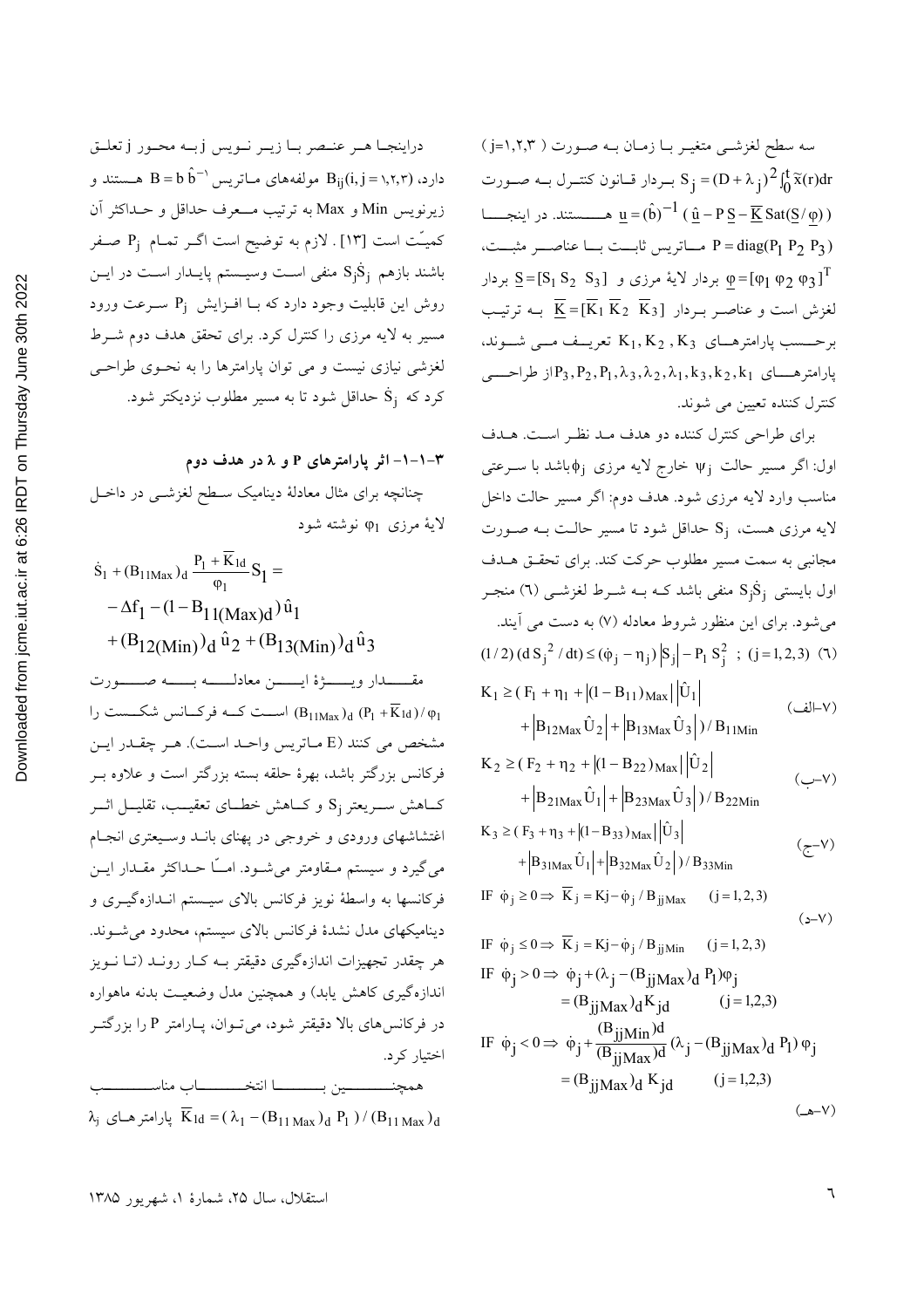$$
\underline{x}_{k+1} = \underline{f}'_k(\underline{x}_k) + b'_k \underline{u}'_k + \Gamma_k(\underline{x}_k) \underline{\xi}_k \tag{4-4}
$$

 $f'_{k}(x_{k}) = x_{k} + f(x)\Delta t$ ;  $b'_{k} = b(x)\Delta t$  $(-4)$  $\Gamma_k(\underline{x}_k) = \Gamma(\underline{x})\Delta t$ 

$$
\underline{f}'_{k}(\underline{x}_{k}) \cong \underline{f}'_{k}(\underline{x}_{k}) + A_{k} (\underline{x}_{k} - \hat{\underline{x}}_{k})
$$
\n
$$
; A_{k} = [\frac{\partial \underline{f}'_{k}}{\partial x_{k}}(\hat{\underline{x}}_{k})]
$$
\n(4)

$$
\underline{\mathbf{h}}_{k}(\underline{\mathbf{x}}_{k}) \cong \underline{\mathbf{h}}_{k}(\hat{\underline{\mathbf{x}}}_{k|k-1}) + \mathbf{C}_{k}(\underline{\mathbf{x}}_{k} - \hat{\underline{\mathbf{x}}}_{k|k-1})
$$
\n
$$
\vdots \mathbf{C}_{k} = [\frac{\partial \underline{\mathbf{h}}_{k}}{\partial \underline{\mathbf{x}}_{k}}(\hat{\underline{\mathbf{x}}}_{k|k-1})]
$$
\n
$$
\tag{--1}
$$

$$
\underline{u}_{k} = \underline{f}_{k}^{\prime}(\hat{\underline{x}}_{k|k}) - A_{k} \hat{x}_{k|k} + b_{k} \underline{u}_{k}^{\prime}
$$
\n
$$
\vdots \underline{W}_{k} = \underline{Y}_{k} - \underline{h}_{k}(\hat{\underline{x}}_{k|k-1}) + C_{k} \hat{\underline{x}}_{k|k-1}
$$
\n
$$
\underline{x}_{k+1} = A_{k} \underline{x}_{k} + \underline{u}_{k} + \Gamma_{k} \underline{\underline{\xi}}_{k}
$$
\n
$$
(\underline{-11})
$$
\n
$$
\underline{W}_{k} = C_{k} \underline{x}_{k} + \underline{\eta}_{k}
$$
\n
$$
(\underline{-11})
$$

فرکانس گوشهٔ فیلتر پایین گذر مرتبهٔ دوم هستند که فرکانـسهای نامعینی بالاتر از <sub>ن</sub>ا حذف می شوند افـزایش ایـن پـارامتر دقـت تعقيب را افزايش مي دهـد [١٦] و در عـين حـال چنانچـه ايـن يارامتر افزايش يابند، احتمـال دارد ديناميكهـاي فركـانس بـالاي مبدل نشده سیستم به نوسان درآورد

### ٣-٢- ساختار مشاهده كنندة (تخمينزن كالمن)

این مشاهدهکننده پیشنهادی بر اساس ترکیبی از فیلتر کـالمن توسعه يافتهٔ ييوسته و فيلتر كالمن توسعه يافتهٔ گســسته و مــدل پیوستهٔ دینامیک غیرخطی سیستم عمل میکند. مدل وضعیت و اندازهگیری، همراه با نویز سیستم و حسگرهای اندازهگیری بـه صورت معادلـهٔ (۸) ارایــه شــده اســت. در اینجــا k معــرف انــدازهگیــری گســـسته اســت. در ادامــه ابتــدا روابــط دو فیلتــر فوقالذکر ارایه و سپس ساختار فیلتر پیشنهادی مطرح میشود.  $\dot{x}(t) = f(x(t)) + b(x(t)) u(t) + \Gamma(x) \xi(t)$  $X(t) = [\psi, \psi, \psi, \omega, \omega, \omega]^{T}$  $\underline{Y}_k = \underline{h}_k(\underline{x}_k) + \eta_k$ ;  $f = [f_1 f_2 f_3 \dot{\omega}_{1f} \dot{\omega}_{2f} \dot{\omega}_{3f}]^T$  $(\neg\neg \wedge)$  $Y_k = [B_1^b[k]B_2^b[k]B_3^b[k]\Delta\alpha]^T;$  $\underline{\eta}_k = [\eta_1[k]\eta_2[k]\eta_3[k]\eta_4[k]]^T$  $\underline{h}_k(\underline{x}_k) =$  $B_1^a C \psi_3 C \psi_2 + B_2^a S \psi_3 C \psi_2 - B_1^a S \psi_2$  $B_1^a(-S\psi_3 C\psi_1 + C\psi_3 S\psi_2 C\psi_1) + B_2^a(C\psi_3 C\psi_1 + S\psi_3 S\psi_2 S\psi_1) + B_3^a C\psi_2 S\psi_1$  $B_1^a(S\psi_3 Sy_1 + C\psi_3 Sy_2 C\psi_1) + B_2^a(-C\psi_3 Sy_1 + S\psi_3 Sy_2 C\psi_1) + B_3^a C\psi_2 C\psi_1$  $C^{-1}(C_{\Psi}, C_{\Psi_3})$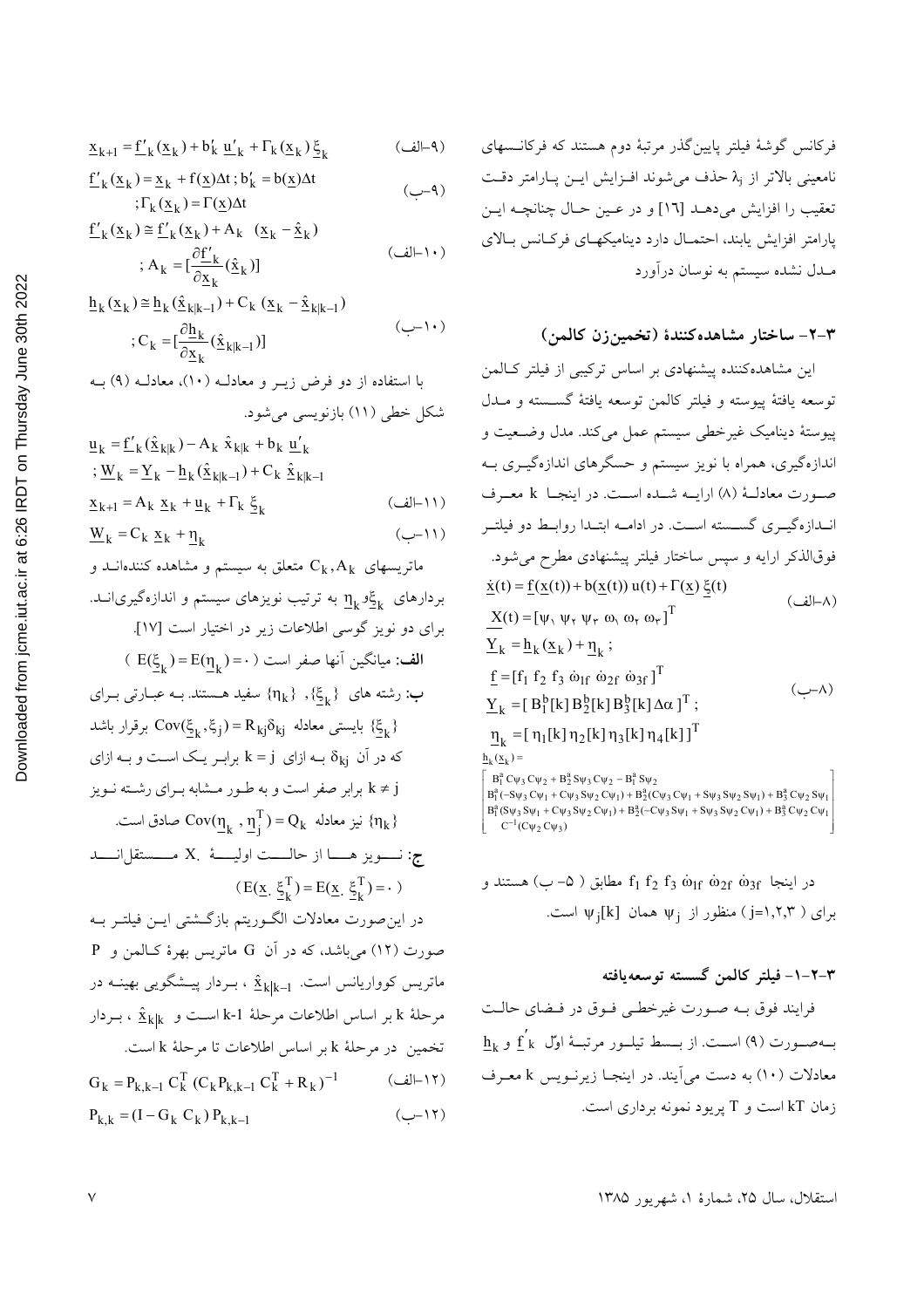# فواصل T در اختیار هستند. امـّا کنترل کننده به اطلاعات پیوسته نیاز دارد. در زیر روشهای مرسوم در بنــدهای الـف و ب آورده شدهاند و روش پیشنهادی این رساله در بند ج ارایه میشود.

٣-٢-٣-١-الگوريتم هاى فيلتر كالمن توسعهيافته

**روش الف:** فقط از فيلتر كالمن توســعه يافتــه گســسته اســتفاده می شود. برای این منظور فاصله زمانی T ، به N مرحلـه تقـسیم می شود. برای N-1 مرحله از مراحل بین دو اندازهگیری، مشاهده واقعی وجود نـدارد. و فقـط در یـک مرحلـه مـشاهده واقعی وجود دارد. برای حل این مشکل بـر اسـاس اطلاعـات تخمینی مرحله قبل، مشاهدات مصنوعی محاسبه مےشوند، از آنجا که این مشاهدات مصنوعی، شامل فراینـد اتفـاقی نیـست، براي اين مراحل فرايند نرم است. [١٨].

روش ب: فقط از فيلتر كالمن توسعه يافته پيوسـته اسـتفاده می شود. از آنجا کـه توابـع دیفرانـسیلی و پیوسـتهٔ (١٥- الـف) و(١٥–ب)، در رايانه به صورت گسسته حل مي شـوند، مجــدداً فاصله زمانی T، به N قسمت تقسیم میشود و این فرایند فقط در یک مرحله از N مرحلهٔ متوال<sub>ی</sub>، دارای مشاهده واقعی آلــوده به نویز است و برای N-1 مرحله باقی مانده، از مشاهده مصنوعی استفاده می کند [١٩].

**روش ج:** روش این رساله کـه از تلفیــق اول-قــسمتى از فيلتر كالمن توسعه يافته گسسته دوم- قسمتى از روابط فيلتـر كالمن توسعه يافتـه پيوسـته مسوم-ملدل غيرخطـي و مقـاوم سیستم، مطابق نمودار جعبهای (۳) است.

### ۳–۲–۳–۲–نارسایی و مزایای الگوریتم های فیلتر کالمن توسعهیافته

نارسایی روش الف: چـون مـدل غیرخطـی اسـت, بـرای استفاده از فیلتر کالمن توسعه یافته، در تمـامی مراحـل از بـسط تیلور تا مشتق مرتبه اوّل استفاده شده است که دارای خطاست. همچنین مطابق (۱۲–الف) نیـاز بــه وارون گــرفتن دارد در ایــن صورت اجباراً N عدد کوچکی می شود و خطای تقریب بــسط تیلور بیشتر می شود.

#### ٣-٢-٢- فيلتر كالمن پيوسته توسعهيافته

 $(7 - 17)$ 

 $(11 - c)$ 

 $(11 - 2)$ 

سيستم غيرخطي پيوسـته و متغيـر بــا زمــان (٨) را در نظـر بگیرید. واریانس نویزها در حالت پیوسته مطـابق (١٣) اسـت همچنین معادله ماتریسهای R , Q مربوط بـه زمـان پیوسـته بـا مقادیر آنها در حالت ناییوسته بـه شـرط کوچـک بـودن Δt در (١٣) ارايه شدهاند.

 $P_{k,k-1} = A_{k-1} P_{k-1,k-1} A_{k-1}^{T} + \Gamma_{k-1} Q_{k-1} \Gamma_{k-1}^{T}$ 

 $\hat{x}_{k|k} = \hat{x}_{k|k-1} + G_k (\underline{Y}_k - h_{(k} \hat{x}_{k|k-1}))$ 

 $\hat{\mathbf{x}}_{k|k-1} = \mathbf{A}_{k-1} ~ \hat{\mathbf{x}}_{k-1|k-1} + \mathbf{u}_{k-1}$ 

$$
E(\xi_{(t)} \underline{\xi}^{T}(\tau)) = Q \delta(t - \tau)
$$
  
\n
$$
E(\underline{\eta}_{(t)} \underline{\eta}^{T}(\tau)) = R \delta(t - \tau)
$$
  
\n
$$
Q_k = Q \Delta t; R_k = R / \Delta t
$$
 (17)

با جایگذاری (۱۳) در (۱۲-الف) و صرف نظر کردن از جملهٔ  $\,$   $\rm C_k$   $\rm P_{k,k-1}$  در مقابل  $\rm R/\Delta t$ ، معادله (١٤) به دسـت می آید

G = P C R<sup>-1</sup> ; G<sub>k</sub> = G 
$$
\Delta t
$$
 (12)  
\n $P_{k|k}$   $\int_{\Delta} P_{k+1,k}$   $\int_{\Delta} P_{k+1,k}$   $\int_{\Delta} P_{k-1,k}$   $\int_{\Delta} P_{k-1,k}$   $\int_{\Delta} P_{k-1,k}$   $\int_{\Delta} P_{k-1,k}$   $\int_{\Delta} P_{k-1,k}$   $\int_{\Delta} P_{k-1,k}$   $\int_{\Delta} P_{k-1,k}$   $\int_{\Delta} P_{k-1,k}$   $\int_{\Delta} P_{k-1,k}$   $\int_{\Delta} P_{k-1,k}$   $\int_{\Delta} P_{k-1,k}$   $\int_{\Delta} P_{k-1,k}$   $\int_{\Delta} P_{k-1,k}$   $\int_{\Delta} P_{k-1,k}$   $\int_{\Delta} P_{k-1,k}$   $\int_{\Delta} P_{k-1,k}$   $\int_{\Delta} P_{k-1,k}$   $\int_{\Delta} P_{k-1,k}$   $\int_{\Delta} P_{k-1,k}$   $\int_{\Delta} P_{k-1,k}$   $\int_{\Delta} P_{k-1,k}$   $\int_{\Delta} P_{k-1,k}$   $\int_{\Delta} P_{k-1,k}$   $\int_{\Delta} P_{k-1,k}$   $\int_{\Delta} P_{k-1,k}$   $\int_{\Delta} P_{k-1,k}$   $\int_{\Delta} P_{k-1,k}$   $\int_{\Delta} P_{k-1,k}$   $\int_{\Delta} P_{k-1,k}$   $\int_{\Delta} P_{k-1,k}$   $\int_{\Delta} P_{k-1,k}$   $\int_{\Delta} P_{k-1,k}$   $\int_{\Delta} P_{k-1,k}$   $\int_{\Delta} P_{k-1,k}$   $\int_{\Delta} P_{k-1,k}$   $\int_{\Delta} P_{k-1,k}$   $\int_{\Delta} P_{k-1,k}$   $\int_{\Delta} P_{k-1,k}$   $\int_{\Delta} P_{k-1,k}$   $\int_{\Delta} P_{k-1,k}$   $\int$ 

$$
\underline{\hat{\mathbf{x}}}_{(t)} = \underline{\mathbf{f}}(\underline{\hat{\mathbf{x}}}_{(t)}) + \mathbf{b}_{(t)} \underline{\mathbf{u}}_{(t)} + \mathbf{G}_{(t)} (\underline{\mathbf{Y}}_{(t)} - \mathbf{g}(\underline{\hat{\mathbf{x}}}_{(t)}))
$$
\n
$$
(\underline{\mathbf{y}} - \mathbf{b})
$$

#### ۳-۲-۳- ساختار مشاهده کنندهٔ پیشنهادی

اطلاعات اندازهگیری شدهٔ آلوده بـه نـویز فقـط در فواصـل زمانی T در اختیارند و چنانچه مستقیماً از فیلتر کــالمن گســسته استفاده شود مقادیر وضعیت نیز به صورت گسـسته و فقـط در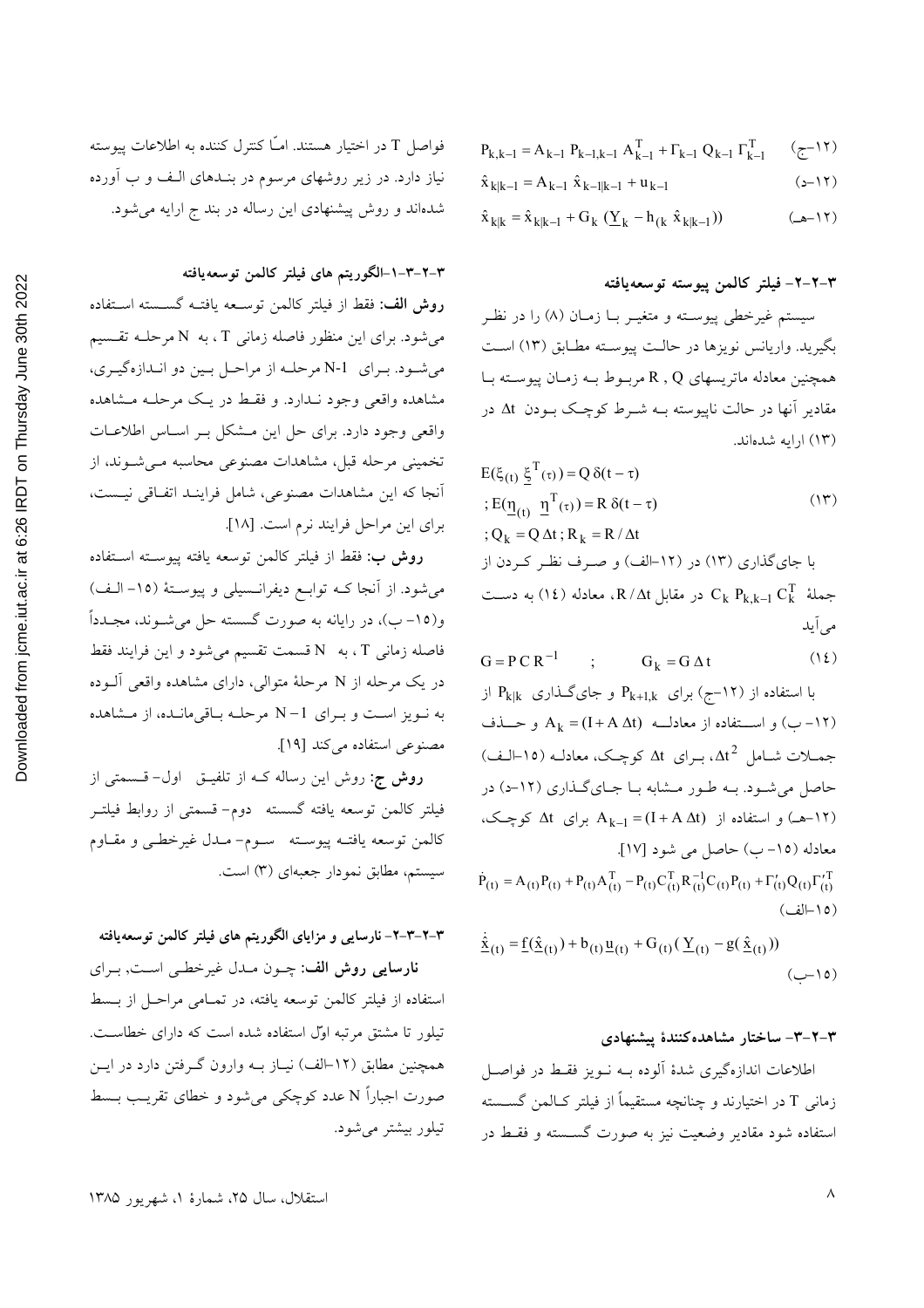

شکل۳– الگوریتم پیشنهادی برای فیلتر کالمین توسعه یافته (مشاهده کننده)

**نارســایی روش ب**: عــلاوه بــر شــکلهای روش الــف، در محاسبه ماتریس کواریانس (p) خطای بیشتری وجود دارد چون از جملات شامل  $\Delta t^2$  صرفنظر می شود. امـّا چون نیــازی بــه وارون گرفتن از ماتریس ندارد، مـیتوانــد N بزرگتــر از حالــت گسسته باشد.

م**زایای روش ج**: هر مرحله از فیلتـر کـالمن شـامل دوگـام است، ابتدا پیشگویی  $\hat{\underline{x}}_{k|k-\gamma} = \hat{\underline{x}}_{k-\gamma|k-\gamma}$  بر اساس  $\hat{\underline{x}}_{k|k-\gamma}$  انجام میشود و سپس تخمین  $\hat{\underline{x}}_k = \frac{\hat{x}}{k}$  از روی  $\hat{\underline{x}}_k = \frac{\hat{x}}{k}$  به دست می آید این دوگام را به ترتیب گـام پیــشگویی و گـام تخمـین مي ناميم.

- در N-1 مرحله از N مرحلهای که از فیلتـر کـالمن اسـتفاده می شود و بردار مشاهدهای وجود نـدارد: در ایـن مرحلـه برای گام پیشگویی حالت از (۸–الف) استفاده می شود تـا دقت پیشگویی افزایش می یابد. و برای گام تخمـین حالـت از (١٥-الف) استفاده مے شود، تـا محاسـبة مـاتريس کوواریانس سریعتر شود در ایـن صـورت مـیتوان N را بزرگتر انتخاب کرد.

– در یک مرحلهٔ استفاده از فیلتـر کـالمن کـه بـردار مـشاهده

وجود دارد: از فيلتر كالممن توسعه يافته گسسته كـه دقـت بیشتری دارد استفاده می شود.

### ٣-٢-٤- آزمايش مشاهده كننده

برای شبیه سازی از همان ماهواره مندرج در [۱۳] که مجهز به یک حسگر مغناطیسی و یک حسگر خورشید است استفاده می شود در آن مقاله مشاهدات بدون نویز فرض شده بودنــد. در اینجا نویزهای اندازهگیری مربوطه که به صورت نویز سـفید بـا تــابع چگــالى گوســـى، ميــانگين صـــفر و بـــه ترتيـــب بسا  $\delta_{\rm s}=0.005$  و  $\delta_{\rm m}=3\times 10^{-8}$  هــــــــــتند اضــــافه مسی شسود. مقسادیر ممانهسای اینرسسی بسه صسورت فــستند. مقــادير زوايــاى diag(I) = [  $70.53$  175 183]Nms<sup>2</sup> وضعیت واقعی و مقادیر تخمین برای شرایط اولیه غیرصفر در شکلهای (٤) الی (٧) رسم شدهانـد. بـا توجـه بـه ايـن شـكلها ملاحظه می شود پس از میرا شدن خطای اولیـه، حـداکثرخطای تخمین در بدترین حالت، کمتر از ۰/۲ درجه است (در حالتی که ماهواره مانور ندارد، خطای تخمین کمتر از ۰/۰۰۵ درجه است)، توجه شود که در مراجع [۱۸ و۱۹] دقت زوایای تخمین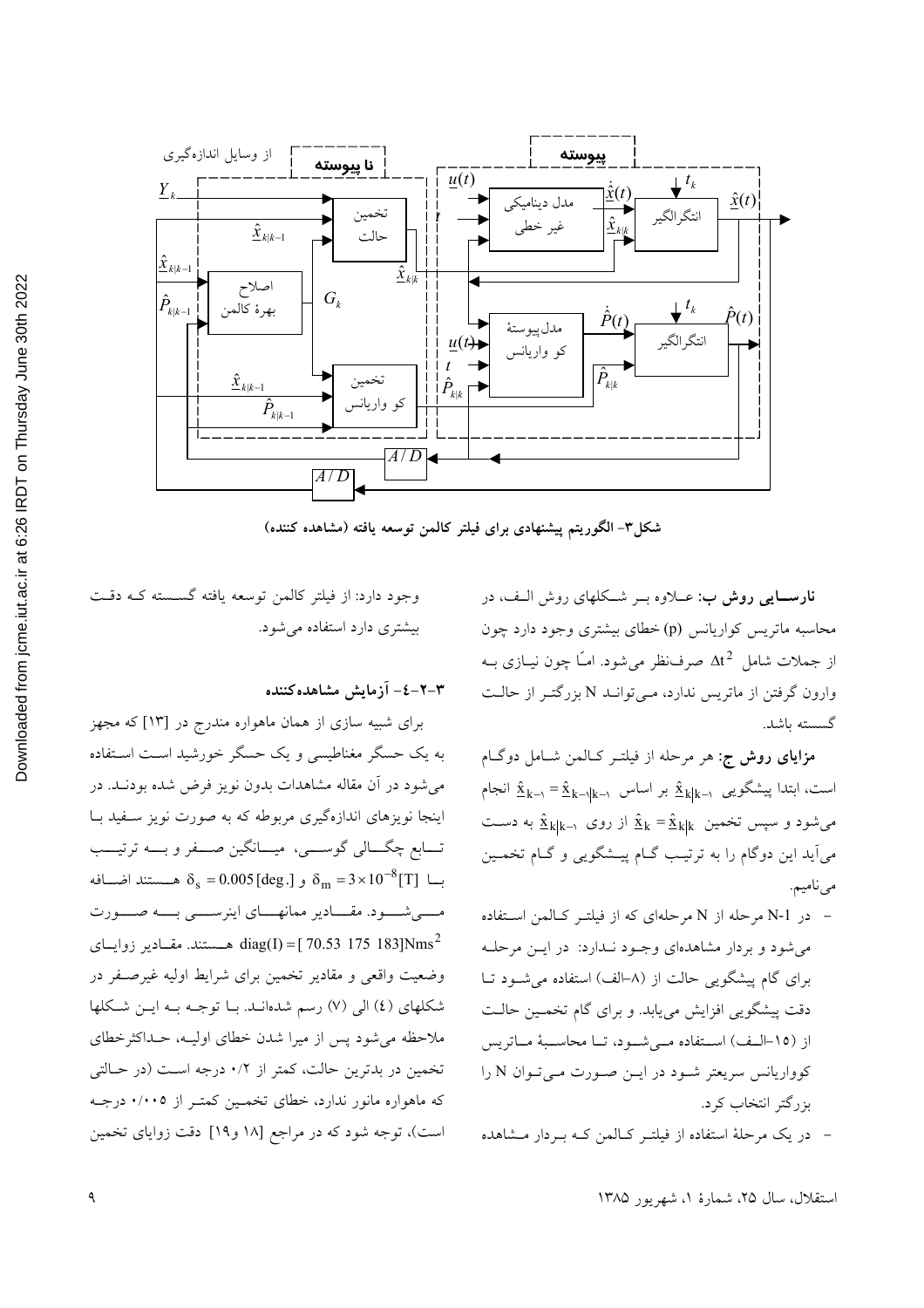

کمتر از یک درجه گزارش شده است. در این صورت دقت پنج برابر شده است. قابل ذکر است در این آزمایش واریــانس نــویز مگنتومتر سه برابر مقدار استاندارد است و اگر به ۳۰۰ برابر نیـز افزايش يابد همچنان دقت ٠/٢ درجه حفظ مي شود.

# ٤- تركيب كنترل كننده و مــشاهده كننــدة غيرخطــي مقاوم پیشنهادی برای مسئلهٔ تعقیب

اگر برای متغیـرهـا و پـارامترهـای سیـستم کـه دارای عـدم قطعیتاند تخمین مناسبی انجام پذیرد و شـرایط لغزشـی ارضـا شوند، مقاوم بودن كنتـرلكننـدة مــد لغزشــي بـر اسـاس پایداری[یاپانفی تضمین میشود. امّـا باید توجـه داشــت کـه در روش مـد لغزشی اسـتاندارد فقـط پــارامترهــای سیــستم دارای عدمقطعیتاند و برای غلبـه بــراین نامعینهــا f<sub>i</sub> (j = ۱٫۲٫۳) در به صورت  $\hat{f}_j$  (j=۱,۲,۳) تخمین زده میشوند. کـران  $\hat{f}_j$ خطای این تخمین را به صورت  $\left|\hat{\mathrm{f}}_{\mathrm{j}}-\mathrm{f}_{\mathrm{j}}\right|\leq\mathrm{F}_{\mathrm{j}}$  مـیدانـیم



اما مسئله تقریبی بودن متغیرهای سیستم و تاثیر پـذیری آنهـا از عدمقطعیت لحاظ نشده است و مشابه تمامی کنترلکننـدههـا در صورت ترکیب با مشاهدهکننده، بـا مـشکلات جدیــدی روبــرو مي شوند. در اين مقاله بدليل خصوصيات ويژهٔ كنترل كنندهٔ مـد لغزشی روشی برای مقاوم کردن این ترکیب ارایه میشود. ایــدهٔ اصلی این گونه است کـه براسـاس جبـر اینتـروال [١٧] کـه در مباحث فیلتر کالمن مقاوم مطرح میشود در هر مرحلهٔ اسـتفاده از فیلتر کالمن برای هر متغیر حالت (زاویهٔ وضعیت) دو کـران حد بالا و حد پـايين تخمـين زده مـيشـود و هنگـام محاسـبهٔ پارامترهای کنترلکننــده لغزشــی، یعنــی (F<sub>i</sub> (j = ۱٫۲٫۳ (حــداکثر دامنهٔ نامعینی fi) برای بدترین حالت (بزرگترین مقـدار) درنظـر گرفته می شود. در این صورت اگر مقادیر (۱٫۲٫۳ K<sub>i</sub> (j = ۱٫۲٫۳ مطابق معادله (۷) محاسـبه شـوند، مـسئلة خطـاي تخمـين متغيرهـاي حالـت (ناشـي از عـدمقطعيـت) نيـز در شـرط لغزشـي لحـاظ شدهاست و پایداری ترکیب کنترل کننده و مشاهدهکننده تامین می شود. این نکته کلید اصلی مقاوم بودن ایــن روش پیــشنهادی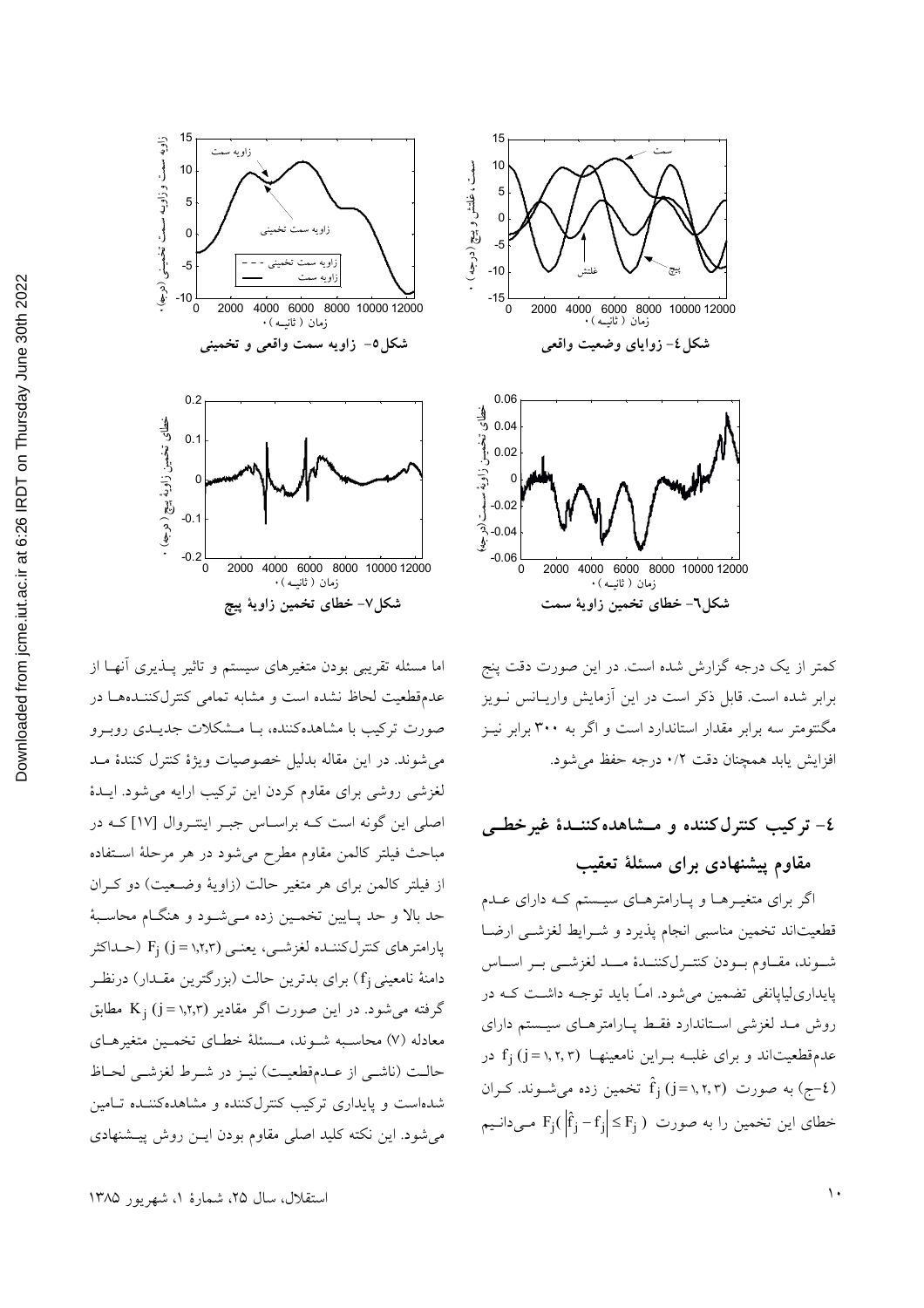

عدمقطعیتاند از جبر اینتروال جای گذاری شود به عنـوان مثـال معادلهٔ (۱۰) بهصورت معادله (۱۸–الـف) اسـت، در واقـع ايـن سیستم به دو زیرسیستم حد بالا مطابق (۱۸–ب) با علامت + و زیرسیستم حـد پـایین مطـابق (۱۸–ب) بـا علامـت – ، تقـسیم می شود که پاسخ بهینه بین پاسخ این دو زیرسیستم است [۱۷]  $\underline{x}_{k+1} = A_k^{\text{I}} \underline{x}_k + \underline{u}_k + \Gamma_k^{\text{I}} \xi_k$  $(\perp)$ انف)  $\sum_{k}$  = C<sub>k</sub>  $\underline{x}_{k}$  +  $\eta_{i}$  $\underline{x}_{k+1} = [A_k \pm |\Delta A_k|] \underline{x}_k + \underline{u}_k + [\Gamma_k \pm |\Delta \Gamma_k|] \xi_k$  $\sum_{k}$  =  $[C_k \pm \left| \Delta C_k \right|] \underline{x}_k + \underline{\eta}_k$ 

# ٥- آزمایش ترکیب کنتـرلکننــده و مــشاهدهکننــدهٔ غیرخطی مقاوم پیشنهادی برای مسئلهٔ تعقیب

در اینجا از ماهوارهای با مشخصات مندرج در [۱۳] استفاده شده است. اغتـشاش خــارجي مطــابق (١٩) و نــامعيني مطــابق شکل (۸) است. مسیر مطلوب مانور وضعیت مشابه شکل (۹) با حداکثر زاویه مانور ۱۸ درجه است.

از كنتــرلكننــده لغزشـــي پيـــشنهاد شـــده در ايـــن مقالـــه و مشاهدهکننده وضعیت با الگوریتم ج استفاده شده نتایج آزمایش كە شامل

 $T_d = 1e - 4[-\sin(\Omega t) \cos(\Omega t) - \sin(\Omega t + \pi/4)]^T$ (N.m)  $(19)$ خطای تعقیب زوایای وضعیت ( $(\psi - \psi_a)$ ، خطای تخمین وضعیت  $S_1$  (پ $\psi-\psi_{\rm m}$ ) مقدار لغزش  $S_1$  و لایــهٔ مــرزی تطبیقی  $\phi_1$  و گشتاور ورودی سـه محـور (همـان  $\underline{u}$ ) و بـه ترتیب در شــکلهای (۱۰) الــی (۱۸) رســم شــدهانــد. در



است کـه هرگـز دچـار مـشکلی کـه در [۹] بـرای روش LQG مطرح شد، نمي شود.

#### ٤–١– فيلتر كالمن مقاوم

برای سیستمهایی که ماتریسهای سیستم، مانند T ، A و یا C دارای عدمقطعیت محدودند با استفاده از جبر اینتروال، فیلتر کالمن مقاوم ارایه می شود. برای مثال فرض کنید برای مـاتریس در مرحلـهٔ k مقــداری از آن را کــه مــیدانــیم A، باشــد و A A قسمتی را که نمیدانیم با  $\Delta A_k$  مشخص شود در این صورت بين دو حد بالا و حد پايين محدود است كـه ايــن دو حــد بــه صورت (١٦) است.

$$
A_k^I = A_k + \Delta A_k = [A_k - |\Delta A_k| \quad , \quad A_k + |\Delta A_k|]
$$
 (11)

در اینجا نماد [x ,x] ، نمادی است که دو حد بـالا و پـایین كميت x را مـشخص مـىكنـد و نمـاد جبـر اينتـروال ناميـده می شود، عملگرهای این جبر، شامل چهار عمـل اصـلی جمـع، تفريق، تقسيم و ضرب است. اين عمليات به صورت (١٧) هستند.

$$
[\underline{x}_1, \overline{x}_1] \pm [\underline{x}_2, \overline{x}_2] = [\underline{x}_1 \pm x_2; \overline{x}_1 \pm \overline{x}_2]
$$
  
\n
$$
[\underline{x}_1, \overline{x}_1]. [\underline{x}_2, \overline{x}_2] = [\underline{y}, \overline{y}]
$$
  
\n
$$
\vdots \underline{y} = \min{\{\underline{x}_1 \underline{x}_2, \underline{x}_1 \overline{x}_2, \overline{x}_1 \underline{x}_2, \overline{x}_1 \overline{x}_2\}}
$$
  
\n
$$
\overline{y} = \max{\{\underline{x}_1 \underline{x}_2, \underline{x}_1 \overline{x}_2, \overline{x}_1 \underline{x}_2, \overline{x}_1 \overline{x}_2\}}
$$
  
\n
$$
[\underline{x}_1, \overline{x}_1]/[\underline{x}_2, \overline{x}_2] = [\underline{x}_1, \overline{x}_1]. [\underline{x}_2, \overline{x}_2]^{-1}
$$
  
\nif  $0 \notin [\underline{x}, \overline{x}]$  then  $[\underline{x}, \overline{x}]^{-1} = [1/\overline{x}, 1/\underline{x}]$   
\nif  $0 \notin [\underline{x}, \overline{x}]$  then  $[\underline{x}, \overline{x}]^{-1}$  is undefined  
\n
$$
\text{if } 0 \notin [\underline{x}, \overline{x}] \text{ then } [\underline{x}, \overline{x}]^{-1}
$$
 is undefined  
\n
$$
\text{if } 0 \notin [\underline{x}, \overline{x}] \text{ then } [\underline{x}, \overline{x}]^{-1}
$$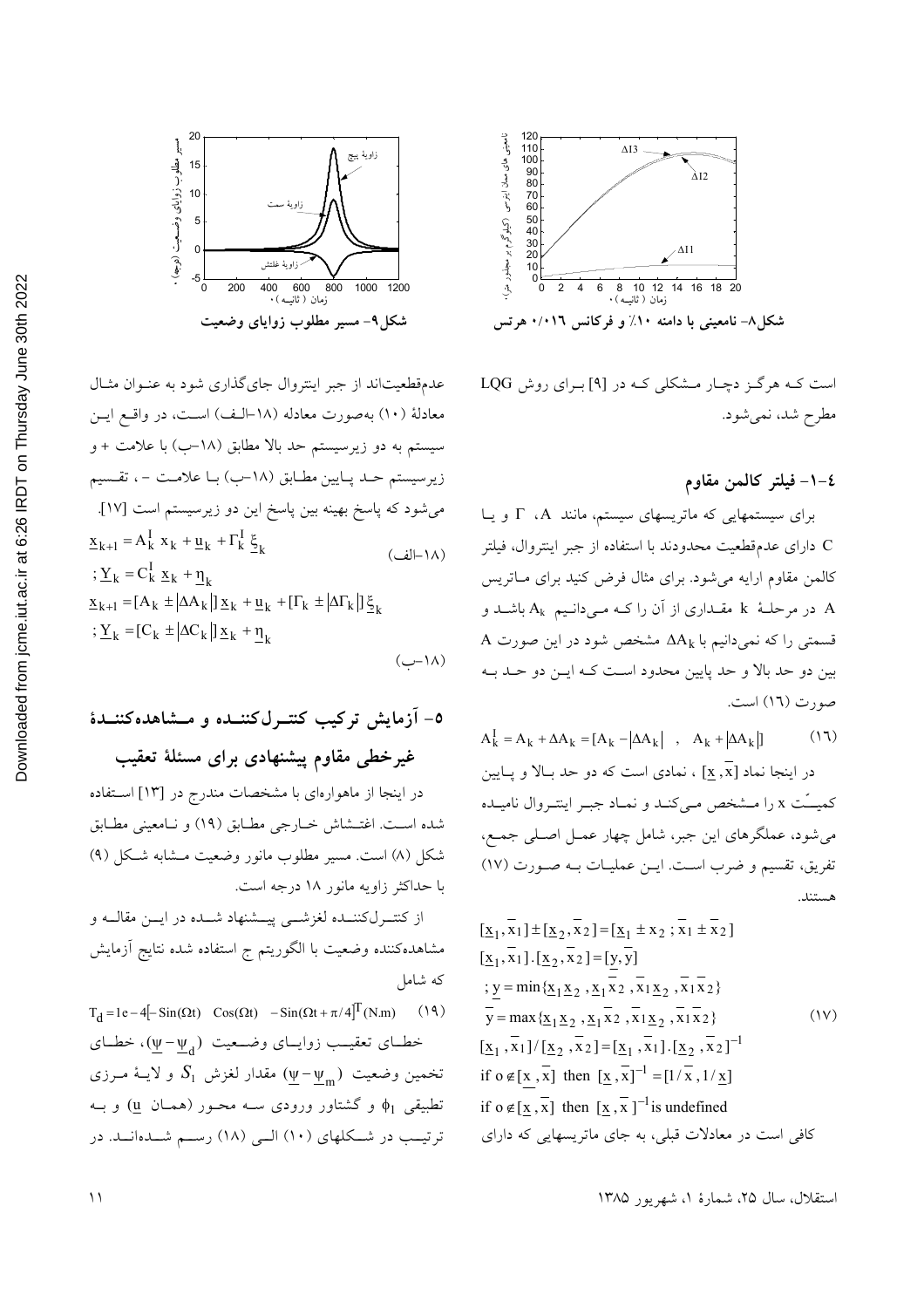

0.1

شکل۱٦– گشتاور ورودی محور سمت یا  $\textbf{u}_1$  برای فاصله زمانی **0)[ iG !Q `I\ ( `Ia** <sup>1</sup> u



محور سمت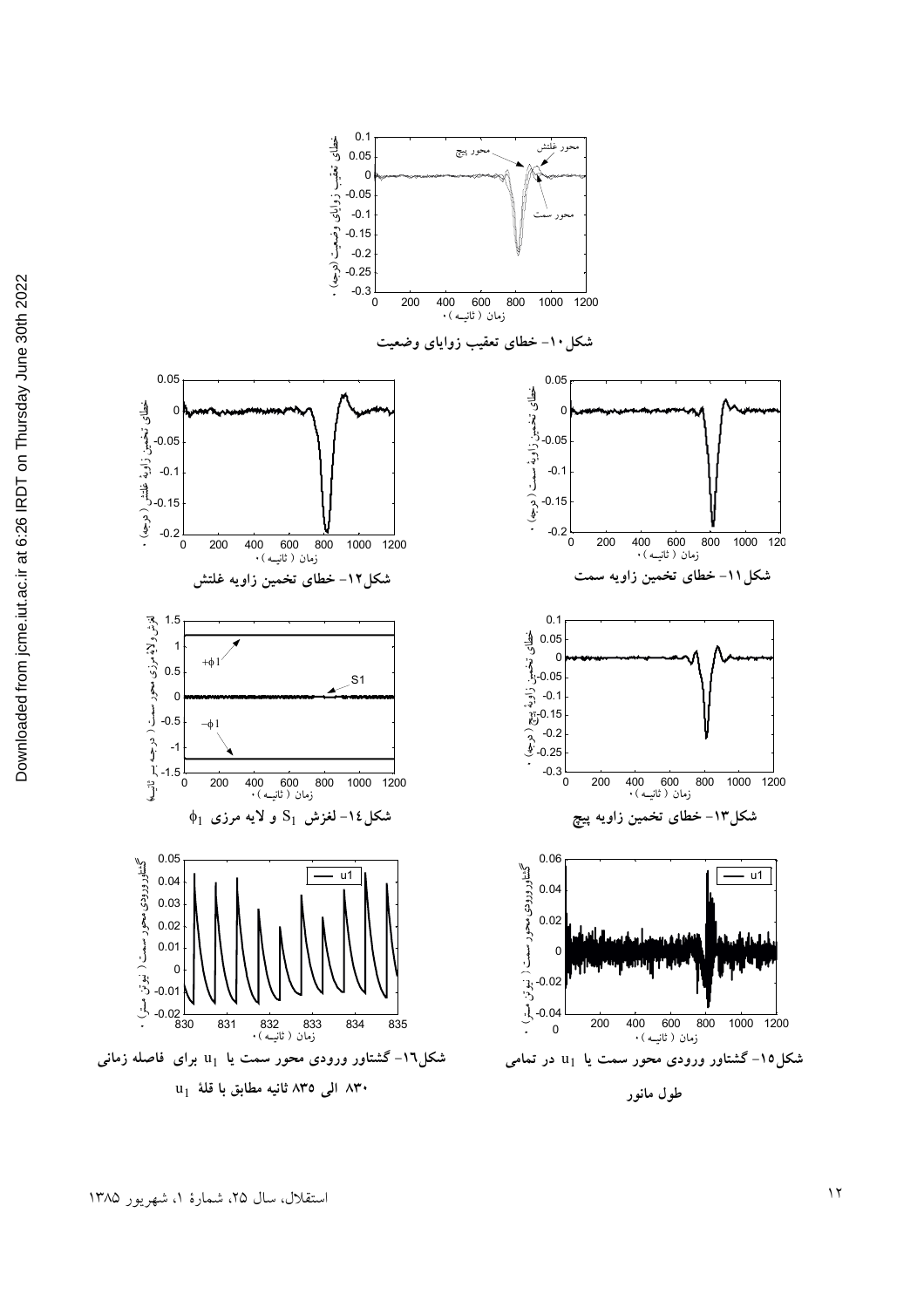

| جدول ۱– تغییرات خطاهای تعقیب و تخمین زوایای وضعیت سه محور و |                                                                                          |
|-------------------------------------------------------------|------------------------------------------------------------------------------------------|
|                                                             | سیگنالهای کنترل نسبت به تغییر نامعینی تا ٥٠٪ و افزایش نویز تا ٣٠٠ برابر مقدار استاندارد. |

| درصد              | واريانس نويز | حداکثر خطای (تخمین   تعقیب) زوایای وضعیت بر حسب درجه     |                                                                                         | حداکثر مقدار <u>u</u> بر حسب                                          |                                       |                                   |                             |
|-------------------|--------------|----------------------------------------------------------|-----------------------------------------------------------------------------------------|-----------------------------------------------------------------------|---------------------------------------|-----------------------------------|-----------------------------|
| نامعيني           | نسبت به      | سمت                                                      | غلتش                                                                                    | پيچ                                                                   | N.m                                   |                                   |                             |
|                   | استاندارد    | تخمين   تعقيب                                            | تخمين  تعقيب                                                                            | تخمين   تعقيب                                                         | $u_1$                                 | $u_2$                             | $u_3$                       |
| $/ \wedge$        | ۳ برابر      | $\cdot$ /1۳۲۷   $\cdot$ /1۳۲٤                            | $\cdot$ /7220   $\cdot$ /7221                                                           | $\cdot$ /1117   $\cdot$ /11V0                                         | $\cdot$ / $\cdot$ $\uparrow$ 9        | $\cdot$ /٤٧٢                      | $\cdot/2$ ) $\sqrt{ }$      |
|                   | ۳۰ برابر     | $\cdot$ /۱۳۳ $\cdot$   $\cdot$ /1۳۲٦                     | $\cdot$ /۲٤٥٢   $\cdot$ /۲٤٥١                                                           | $\cdot$ /17   $\cdot$ /1197                                           | $\cdot$ / $\cdot$ $\uparrow$ $\wedge$ | $\cdot/2 \cdot V$                 | $\cdot$ /07V                |
|                   | ۳۰۰ برابر    | $\cdot$ /۱۳٦۷   $\cdot$ /۱۳٦۳                            | $\cdot$ /٢٤ <i>Λ</i> ٢   $\cdot$ /٢٤٧٢                                                  | $\cdot$ /17 $\cdot$ v   $\cdot$ /119 $\vee$                           | $\cdot$ / $\cdot$ $\uparrow$ $\vee$   | $\cdot$ /۳۸۹                      | $\cdot$ /۳۸۲                |
| 7.7.              | ۳ برابر      | $.71270$ $.71271$                                        | $\cdot$ /7029   $\cdot$ /7029                                                           | $\cdot$ /1011 \\sqv                                                   | $\cdot/\cdot$ ۳ $V$                   | $\cdot$ /0 $V$ ٦                  | $\cdot/\wedge\cdot\vee$     |
|                   | ۳۰ برابر     | $\cdot$ /\o $\cdot$ $\vee$   $\cdot$ /\o $\cdot$ $\cdot$ | $\cdot$ /۲٥٦٤   $\cdot$ /۲٥٦٦                                                           | $\cdot$ /107 $\land$   $\cdot$ /10 $\cdot\land$                       | $\cdot/\cdot$ ۳٤                      | ۰/۳٤۸                             | $\cdot/\lambda\epsilon$ 0   |
|                   | ۳۰۰ برابر    | $\cdot$ /12VY   $\cdot$ /1277                            | $\cdot$ / $\cdot$ / $\in$ $\left  \cdot$ / $\cdot$ / $\circ$                            | $\cdot$ /107 $\cdot$   $\cdot$ /10 $\cdot$ $\cdot$                    | $\cdot/\cdot\,$ { $\setminus$         | $\cdot$ /۳ $\wedge$ ۳             | $\cdot$ / $\vee$ 0 $\wedge$ |
| $/\mathfrak{r}$ . | ۳ برابر      | $\cdot$ /1719   $\cdot$ /17 $\cdot$ V                    | $\cdot$ /7779   $\cdot$ /773.                                                           | $\cdot$ /1 $\wedge\wedge$   $\cdot$ /1 $\wedge\circ\wedge$            | $\cdot/\cdot$ {۳                      | $\cdot$ /۳۷۲                      | $1/\tau$                    |
|                   | ۳۰ بر ابر    | $\cdot$ /171 $\cdot$   $\cdot$ /109 $V$                  | $\cdot$ /۲٥٩١   $\cdot$ /۲٦٨٠                                                           | $\cdot$ /141 $\vee$   $\cdot$ /14 $\uparrow$                          | $\cdot$ / $\cdot$ $4$                 | ۰/٤٣٢                             | $1/\tau$                    |
|                   | ۳۰۰ برابر    | $\cdot$ /1711   $\cdot$ /1712                            | $\cdot$ /٢٦٣٩   $\cdot$ /٢٦٣٧                                                           | $\cdot$ / $\wedge\wedge\wedge\uparrow$   $\cdot$ / $\wedge\circ\circ$ | $\cdot/\cdot$ { $\wedge$              | $\cdot$ /۳۸٥                      | 1/T                         |
| 70.               | ۳ برابر      | $\cdot$ /۲۰۲۹   $\cdot$ /۲۰۰۰                            | $\cdot$ /۲۸٥۱   $\cdot$ /۲۸٥۱                                                           | $\cdot$ /۲٦٥٢   $\cdot$ /۲٥٩٧                                         | $\cdot$ / $\cdot$ 02                  | $\cdot$ / $\uparrow$ 0 $\uparrow$ | $Y/\Lambda Y$               |
|                   | ۳۰ برابر     | $\cdot$ /1990   $\cdot$ /19 $V$                          | $\cdot$ / YVAY   $\cdot$ / YVAV                                                         | $\cdot$ /۲٦٧٣   $\cdot$ /۲٦١٩                                         | $\cdot$ / $\cdot$ 0 $\Upsilon$        | ۰/۳٤۲                             | <b>Y/AY</b>                 |
|                   | ۳۰۰ برابر    | $\cdot$ /19VV   $\cdot$ /1907                            | $\cdot$ / $\cdot$ / $\cdot$ / $\cdot$ / $\cdot$ / $\cdot$ / $\cdot$ / $\cdot$ / $\cdot$ | $.7707$   $.7099$                                                     | $\cdot/\cdot$ 0                       | $\cdot$ / $\cdot$ / $\cdot$ /     | $Y/N\Lambda$                |

جدول (۱) خطاهای تعقیب و تخمین زوایای وضـعیت سـه محور و سیگنالهای کنترل در مانور زنگولهای، شکل (۱۰) نسبت به مقادیر مختلف نامعینی مدل ماهواره و نویز دستگاه اندازهگیری ارایه شدهاست. نویز استاندارد حسگر مگنتـومتر  $\sigma_m = 1 \times 10^{-8}$  [T]  $\sigma_m = 1 \times 10^{-8}$  [T]  $\sigma_m = 1 \times 10^{-8}$ 

**٦- نتيجه گيري** 

برای کنترل کنندههایی که اطلاعات وضعیت را مـستقیما در

اختیار ندارند و ملزم به استفاده کـردن از مـشاهدهکننـدهانـد در صورت وجود عدم قطعیت در سیستم، مسئلهٔ اصلی مقاوم بودن ترکیب کنترلکننده و مشاهدهکننده است و مقاوم بودن تک تک آنها، مقاوم بودن تركيب أنهـا را تـضمين نمـىكنـد. تـركيـب مشاهدهکنندهٔ فیلتـر کـالمن مقـاوم کــه بــر اســاس جبراینتــروال پایەریزی شده است با کنترل کنندهٔ مــد لغزشـی بــا لایـــه مــرزی تطبيقي، به دليل خصوصيات ويژهٔ موجود اين امكـان را فــراهم میکند که به سادگی ترکیب این مـشاهدهکننـده و کنتــرلکننــدهٔ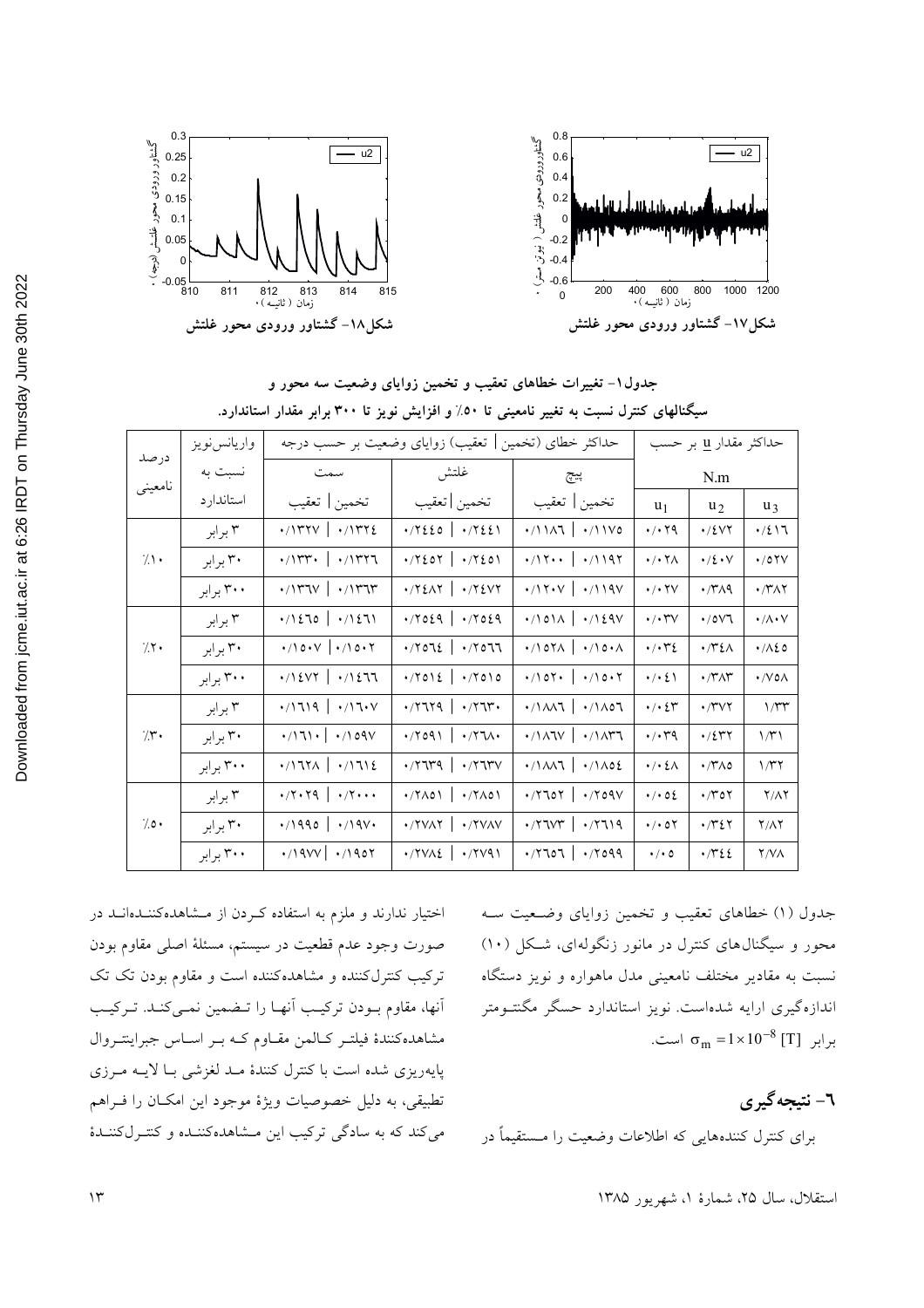## است. تركيب فيلتر كالمن توسعه يافتهٔ گســسته و فيلتــر كــالمن توسعه یافتهٔ پیوسته دقیقتر از تک تک اَنها به تنهایی است.

- 1. global positioning system (GPS)
- 2. minimum model error
- 3. linear quadratic gaussian 4. John C. Doyle

#### 5. LQG/ loop transfer recovery

- 1. Sedlak, J. E., "Improved Spacecraft Attitude Filter Using a Sequentially Correlated Magnetometer Noise Model," Aviation Systems Conference 16<sup>th</sup> DASC. AIAA/IEEE, PP (8.4-9)- (8.4-16), 1997.
- 2. Crassidis, J. L., Lightsey, E. G., and Markley, F. L., "Efficient and Optimal Attitude Determination Using Recursive Global Position System Signal Operations", Journal of Guidance, Control, and Dynamics, vol. 22, No. 2, pp. 193- 201, March- April 1999.
- 3. Psiaki, M. L., "Autonomous Low-Earth-Orbit Determination from Magnetometer and Sun Sensor Data", Journal of Guidance, Control, and Dynamics, vol. 22, No. 2, pp. 296-304, March- April 1999.
- 4. Wiśniewski, R., "Linear Time-Varying Approach to Satellite Attitude Control Using Only Electromagnetic Actuation, " *Journal of Guidance, Control, and Dynamics*, Vol. 23, No. 4, PP 640-647, 2000.
- 5. Crassidis, J. L., and Markley, F. L., "Minimum Model Error Approach for Attitude Estimation, " *Journal of Guidance, Control, and Dynamics*, Vol. 20, No. 6, pp. 1241-1247, November-December 1997.
- 6. Oshman, Y., and Markley, F. L., "Minimal-Parameter Attitude Matrix Estimation from Vector Observations, " *Journal of Guidance, Control, and Dynamics*, Vol. 21, No. 4, pp. 595-602, July- August 1998.

٧. بلندي، ح. و رستملو، ف، " طراحي زيـر سيـستم تخمـين وضعيت يك ماهواره LEO ، " اوليٌّن كنف انس بـينالمللـي هوافضای ایران، دانشگاه صنعتی شریف، ص ۱٤٨٥–۱٤٧٧. .  $174$  ،  $-11$  ،  $-11$ 

۸ ً ساداتی، ن. و أجرلو، ا. " طراحـي كنتــرلكننــدۀ وضــعيت بــه روش LQG برای ماهواره های LEO بــا پایدارســازی ســه محوره، " اوليٌن كنفرانس بين المللي هوافضاي ايران، دانـشگاه صنعتی شریف، ص ۱٤٤٦–۱٤٣٧. ١٠-١٢ ديماه ١٣٧٩.

- 9. John, C. Doyle, " Guaranteed Margins for LQG Regulators," *IEEE Transaction on Automatic Control*, Vol. AC-23, No. 4, August 1978.
- 10. Lahdhiri, T., and Alouani A.T., "LQG/LTR Spacecraft Attitude Control", IEEE *Proceeding of the 32nd Conference on Precision and Control*, San Antonio Texas December 1993.
- 11. Stein, G., Athans, and M., " The LQG/LTR Procedure for Multivariable Feedback Control Design," *IEEE Transaction on Automatic Control*, Vol. AC-32, No. 2, February 1987.


 :5 715 --" 3 "; 2.t "8 .e -8G0cB4 .+ x5)H ,
5] 5 )B5C2 -58F 7 50 A)51 50 2 5); mX> - V\*# "] P )BC2 9.T .&! O `' -8c +, + ëQ `' , P5 j5)B; -8F" 3 "; 2.t "8 .e -8G0cB4. mNs tR 1 ,c 0 A)B# MIMO "R6)H I%) )B5C2 52 1 50 "\*6Q 7:
# ?80 D0 N)5> mX5> - V\*# " - 72
0 ,
 : M
N0 `'+ 555 ,
555 ++ -555 ë555Q `' .+kn!+k` O

- 14. Jafarboland, M., Sadati, N., Momeni, H. R., and Ghodjebaklou H. "Controlling the Attitude of Linear Time-Varying Model LEO Satellite Using Only Electromagnetic Actuation," *IEEE Aerospace Conference Big Sky*, Montana, March 9-16, 2002.
- 15.Julie, K., and Itzhack, Y., "Evaluation of Attitude and Orbit Estimation Using Actual Earth Magnetic Field Data," *Journal of Guidance, Control, And Dynamics*, Vol. 24, No. 3, May – June 2001, pp. 619-623.
- 16. Yuri, B., Shtessel, "Nonlinear Output Tracking Via Nonlinear Dynamic Sliding Manifolds," *IEEE Intimation Symposium on Intelligent Control*, USA, pp. 297-302, Columbus, Ohio, 16-18 August 1994.
- 17.Chui, C. K., and Chen, G. *Kalman Filtering With Real\_Time Applications, Springer*, 1999.

## مـد لغزشي را مقاوم ســازد. ايــن تركيــب داراي دقــت تخمــين مناسبی است و با حفظ دقت تخمین، سرعت همگرایی نیز زیاد

**واژه نامه** 

مراجع